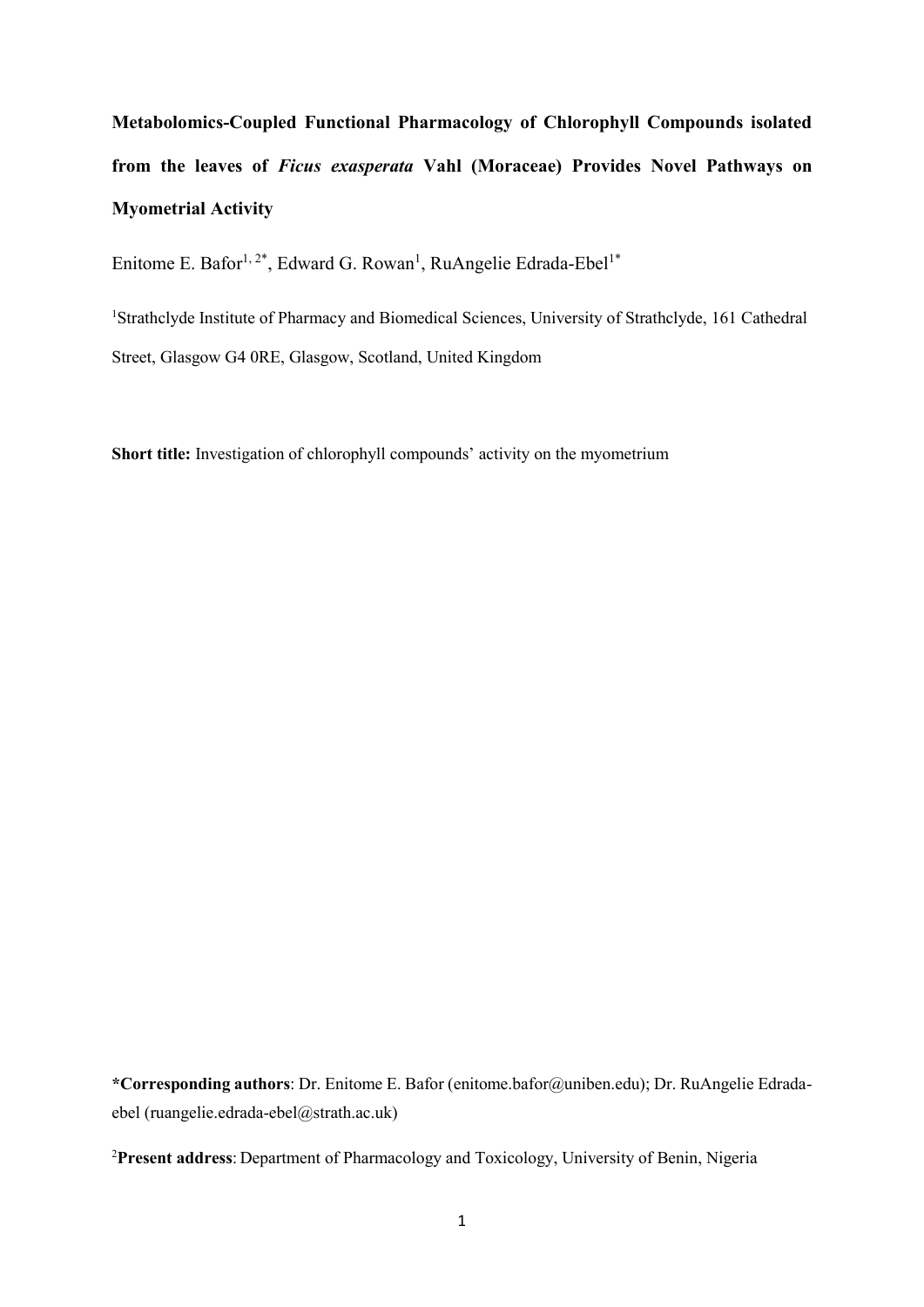#### **Abstract**

New chlorophyll derivatives (pheophytins along with pheophorbide-*derivatives*) were isolated from the leaves of *Ficus exasperata* and were found to have varying effects on uterine contractility. The current study was therefore aimed at the utilization of mass spectrometry and nuclear magnetic resonance spectroscopy coupled with isolated uterine tissue assay as a platform to assist in the determination of the mechanism of activity of the chlorophyll compounds isolated from the plant *F. exasperata*. The pheophytin and pheophorbide compounds were added to the isolated uterine tissues at 200 µg/ml. Mice uteri, treated with the pheophytin compounds, and the physiological buffer in which the uterine tissues were immersed, were rapidly collected then analyzed using HRFTMS and proton  $(^1H)$ -NMR for bioinformatics study. Resulting data were analyzed via pair-wise chemometric comparison models, with  $P < 0.05$  considered statistically significant. Primary signaling pathways found to be correlated with the pheophytins in this study included cAMP, dopamine, extracellular signal-regulated kinases 1/2 and glutamate pathways.

**Keywords:** Pharmacology; Metabolomics; Uterus: Pheophytin; Chlorophyll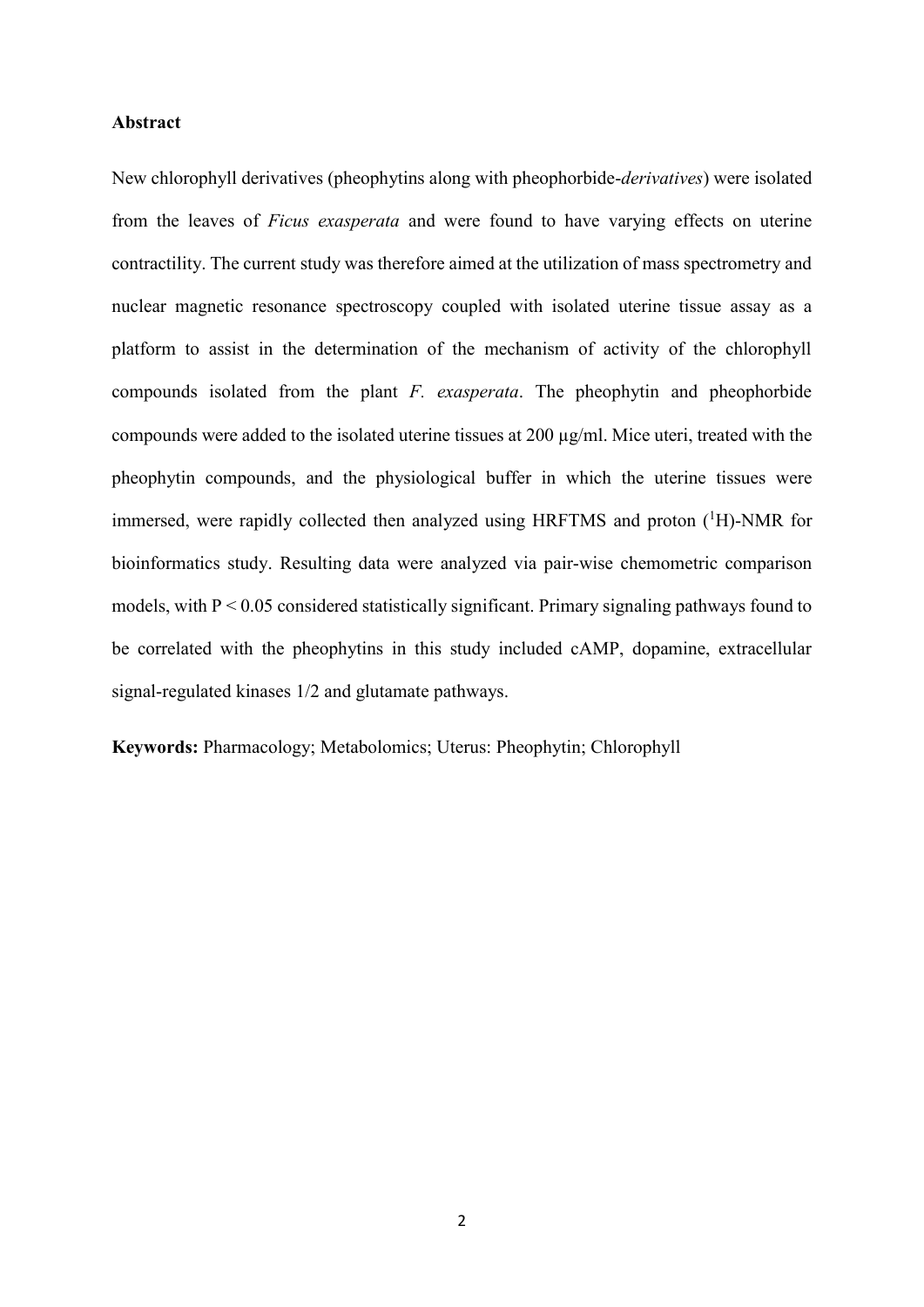#### **Introduction**

New chlorophyll derivatives (pheophytins along with pheophorbide-*a* derivatives) were isolated from the leaves of *F. exasperata* and were found to have varying effects on uterine contractility. These new pheophytins included; compound  $3^1$ : ethyl 3-docosa-4,6,8-trien-1-yl]-16-ethenyl-3-hydroperoxypentamethyl-4-oxo-7,23,24,25-tetraazahexacyclo-

hexacosapropanoate (ficusphytin-a1); compound 4<sup>1</sup>: ethyl 3-16-ethenyl-3-hydroperoxy-3,11,12,17,21,26-hexamethyl-4-oxo-7,23,24,25-tetraazahexacyclohexacosapropanoate (ficusphytin-a2); compounds **7** 1 : (1*E*)-but-1-en-1-yl 3-[(21S)-16-ethenyl-3-hydroperoxy-12 pentamethyl-4-oxo-7,23,24,25-tetraazahexacyclohexacosapropanoate (ficusphorbide–b1); compound **8**  $8<sup>1</sup>$ : (1*E*,3*E*)-henicosa-1,3-dien-1-yl-3-[(21S)-16-ethenyl-3-hydroperoxy-12 pentamethyl-4-oxo-7,23,24,25-tetraazahexacyclohexacosapropanoate (ficusphorbide–b2); and compound 9<sup>1</sup>: methyl 3-[(21S)-16-ethenyl-3-hydroperoxy-12-pentamethyl-4-oxo-7,23,24,25tetraazahexacyclo hexacosapropanoate (ficusphorbide–b3). Apart from the new pheophytins, pheophorbide-*a* and pyropheophorbide-*a* were also isolated from the leaves of *F. exasperata*<sup>1</sup> .

In our previous study, pheophorbide-*a* derivatives at concentrations of  $70 - 200 \mu g/ml$ , were mainly observed to reduce the amplitude but increase the frequency of uterine contractions<sup>1</sup>, this was similarly observed in fraction 6-17 (C3-5). However, fraction 4-31  $(C6)$  inhibited uterine contractions<sup>1</sup>. The short chain pheophorbide-*b* derivatives exerted both a stimulatory and inhibitory effect on spontaneous uterine contractions while inhibiting oxytocin-induced uterine contractions<sup>1</sup>. Due to low available yields of the compounds at the stage of structure elucidation, it was impossible to continue with further characterization of the uterine activities of the compounds. Metabolomic investigation was therefore performed to enable characterization of activities due to the low quantities available. Metabolomics which involve the use of high resolution Fourier transform mass spectrometry (HRFTMS) and 1D/2D- nuclear magnetic resonance (NMR) enabled the study of changes in metabolomic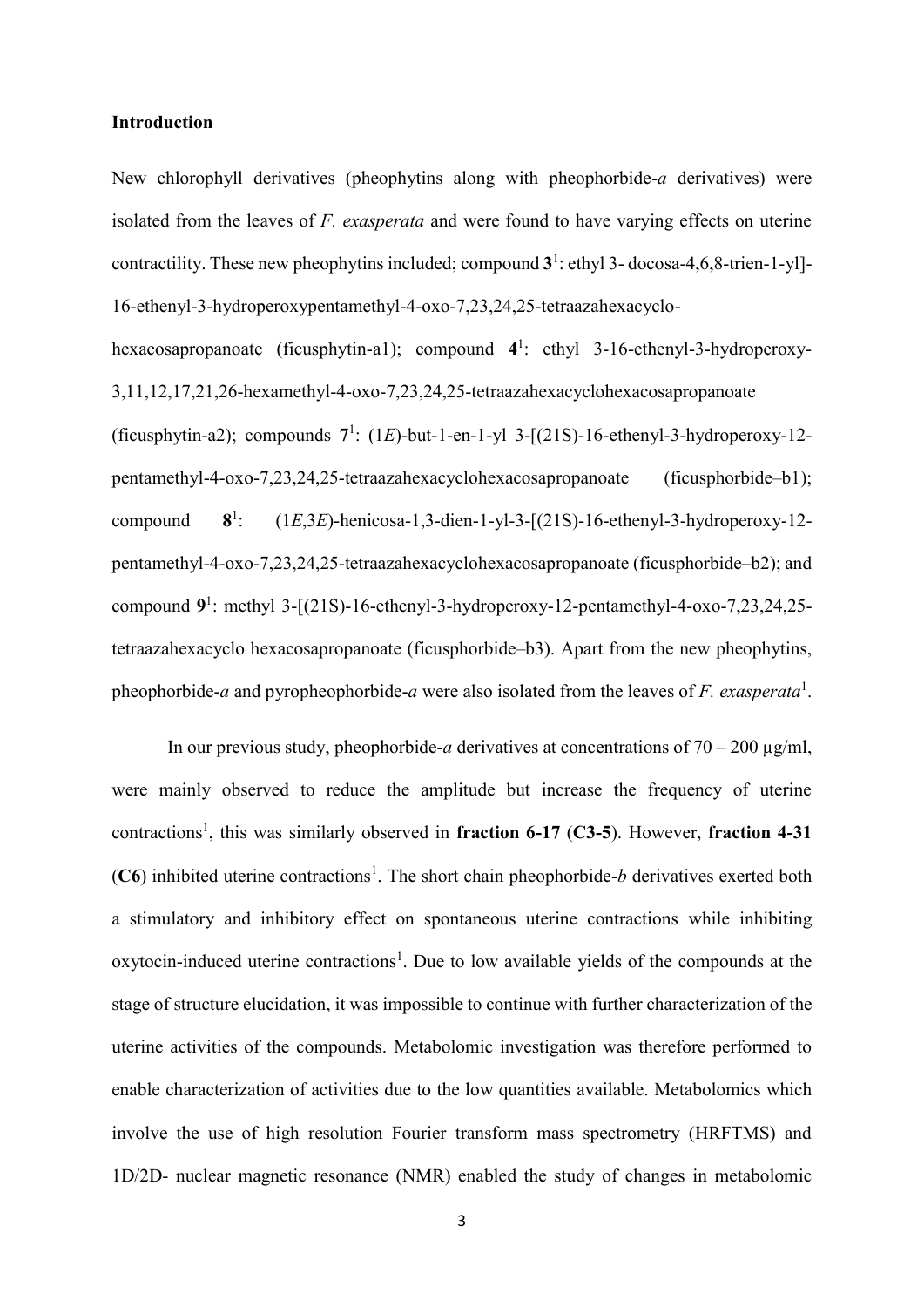profile, which are produced by living tissues<sup>2,3</sup>. Metabolites have been described as functional units within cells, which are released in response to signals or stimuli. Measurement of these metabolites therefore can assist in the understanding of basic and underlying mechanisms related to metabolic actions<sup>4</sup>. Biofluids and/or tissues can be sampled for metabolomic analysis measurement and in such instances these samples can be used to investigate specific information associated with the tissue or organ while the study of biofluids can provide a projection of the metabolic changes that have occurred within organs or tissues<sup>5</sup>.

This study was therefore aimed at the use of metabolomic techniques coupled with functional *ex vivo* uterine assay as a platform to determine fluxes in metabolite profiles during treatment with pheophytins isolated from *F. exasperata*. Knowledge of these changes in metabolomics profiles can provide more information into the mechanism(s) of activity of the chlorophyll derivatives on uterine contractility.

#### **Materials and Methods**

# *Animals*

Female C57BL/6 strain laboratory mice weighing between 20-30 g, obtained from the Biological Procedures Unit of the University of Strathclyde, U.K. were used in this study. The animals were maintained in a controlled environment and in an air-conditioned room at 25°C, 60% relative humidity under a 12/12h cycle of light and dark with free access to food and water.

All experiments were carried out in accordance with the Animal Health and Welfare (Scotland) Act 2006 and the Public Health Service Policy on Humane Care and Use of Laboratory Animals 2002. Mice were euthanized under rising concentration of  $CO<sub>2</sub>$  and exsanguinated before excision of the uterine tissues.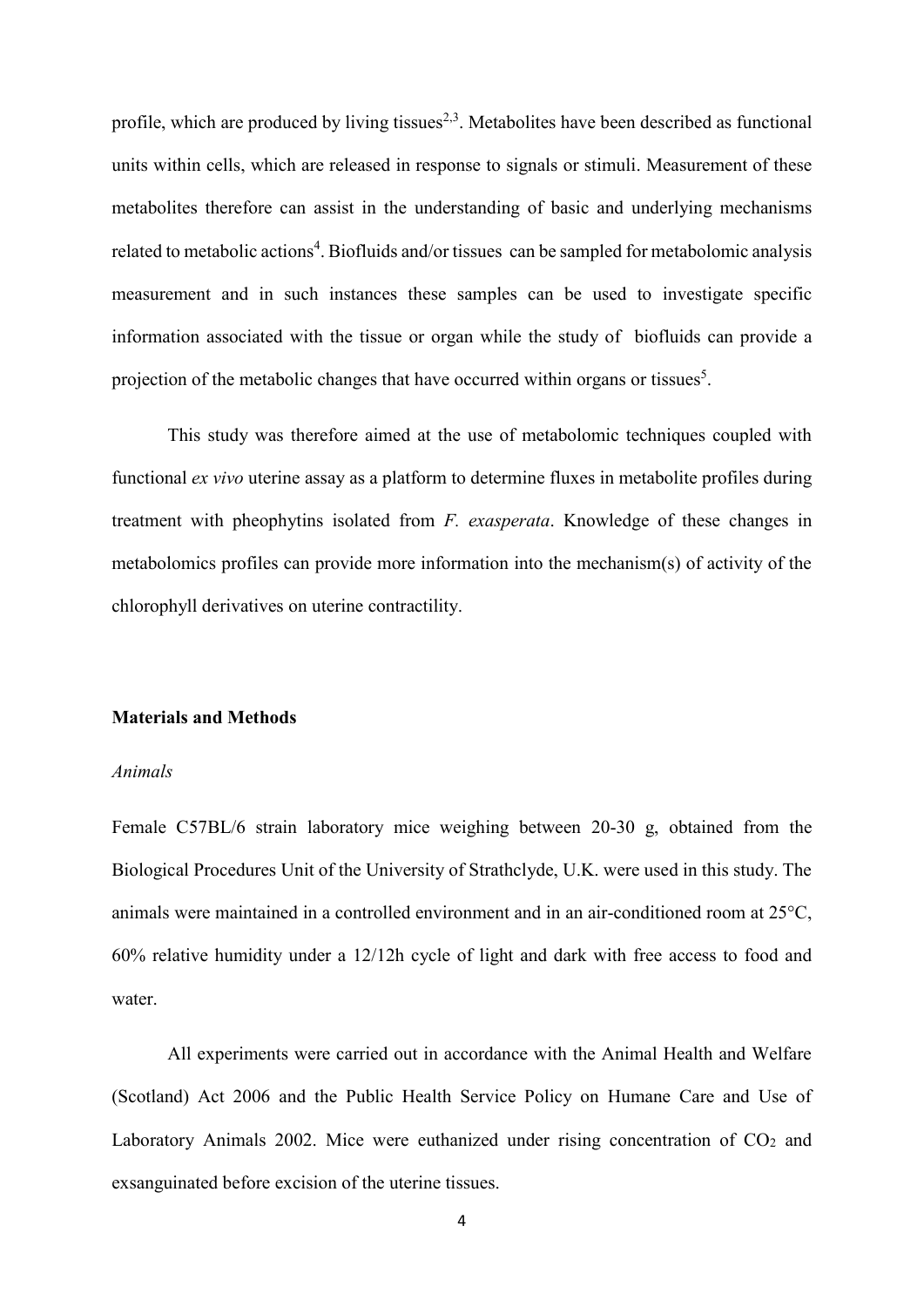#### *Contractility Experiments*

Methods described previously by Bafor and colleagues were employed<sup>1</sup>. Briefly, mice in proestrous and estrous stages were used. Contractility experiments were performed on the dissected uteri, which were cut into segments of approximately 0.5 - 0.8 cm in longitudinal length, cleaned of extra connective tissues to provide four preparations per mouse. The segments were then weighed and subsequently mounted in warmed (37 °C) 3 ml organ baths containing normal Krebs-Henseleit physiological solution which was composed of 118.4 NaCl, 25 NaHCO<sub>3</sub>, 11.1 Glucose, 4.69 KCl, 2.41 MgSO<sub>4</sub>, 1.18 KH<sub>2</sub>PO<sub>4</sub>, 2.5 CaCl<sub>2</sub> (mM) and continuously gassed with carbogen  $(95\% \text{ O}_2, 5\% \text{ CO}_2)$ . Tissues were set up with an initial tension of 1 g and equilibrated for 30 min before the start of the experiments. The force and frequency of spontaneous contractions in the longitudinal muscle layer were recorded through Grass (FTO3) isometric force transducers connected via Quad Bridge modules to a PowerLab 4/20 data acquisition system using Chart 3.3 software (AD Instruments, UK) which was used to store and analyze acquired data.

#### *Concentration-Response Studies*

Single concentrations (200 µg/ml) of **C3-5** which were eluted as a mixture (ficusphytin-a1 and a2, and pheophytin-*a*) or **C6** (pyropheophorbide-a), were added to the bath for 10 min following stable rhythmic spontaneous contractions. This concentration was selected as the maximum concentration for observation of activity based on the previous study. Single concentrations are preferred in metabolomic studies as it saves cost and ensures precise correlations of activity with the concentration involved. Without washing and while the compounds were still in the organ bath, the uterine tissues were rapidly collected after 10 min, placed into pre-weighed cryovials and immersed in liquid nitrogen for 20 s. This was done in order to snap freeze the tissues and keep the internal environment of the metabolites in the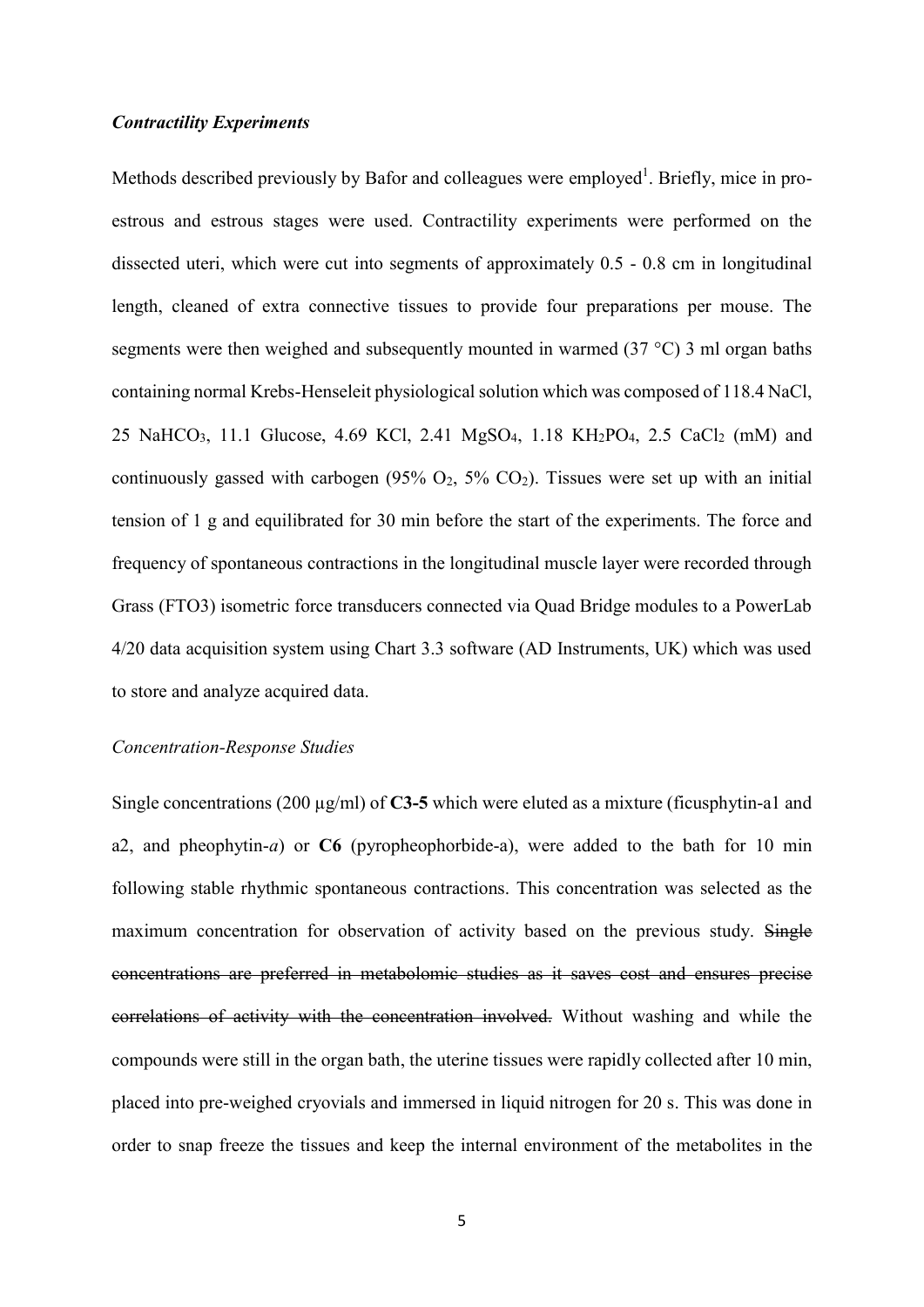tissues intact. Snap freezing is critical for experiments where it is necessary to retain the activity within a biological sample at a specified period, as it prevents the cells responding to any handling perturbation<sup>6</sup>. Bath fluids where the tissues were immersed, were similarly collected (3 ml) and snap frozen. All samples were subsequently stored at −80 °C prior to further experiments. Four (4) animals each for individual experiments were employed. All graphs were prepared using Prism Software (version 4; GraphPad Software, CA).

## *Tissue Metabolite Extraction*

All samples were placed in dry ice after retrieval from the −80 °C freezer. Each snap frozen tissue was homogenized in 400  $\mu$ l cold methanol (MeOH) using a homogeniser (IKA<sup>®</sup>-WERKE GmbH & Co., Germany). The homogenate was vortexed for 60 s before being centrifuged at 13,000 rpm for 5 min per tissue sample extracted with MeOH (samples extracted with MeOH were subsequently referred to as the 'polar extracts'). The supernatant was collected using a micropipette syringe and dried in pre-weighed vials in preparation for further NMR and MS measurements. Using the same homogenized tissue residue, the process was repeated with 400 µl cold dichloromethane (DCM) and centrifuged at 13,000 rpm for 10 min. Tissues extracted with DCM were subsequently referred to as the 'non-polar extracts'. The time periods employed for centrifugation were predetermined from preliminary experiments. All extracts were freeze-dried and corresponding weights were recorded.

# *Bath Fluid Metabolite Extraction*

Each fluid sample was freeze-dried in a freeze drier (Christ Alpha 2-4, SciQuip, UK) and weighed. The dried samples were then reconstituted with 500 ul of cold MeOH and vortexed for 1 min. The solution was pipetted out and centrifuged as previously described for polar extracts. The process was repeated with 600 µl cold DCM on the residue obtained after MeOH extraction. The entire extraction procedure was performed under cold conditions with samples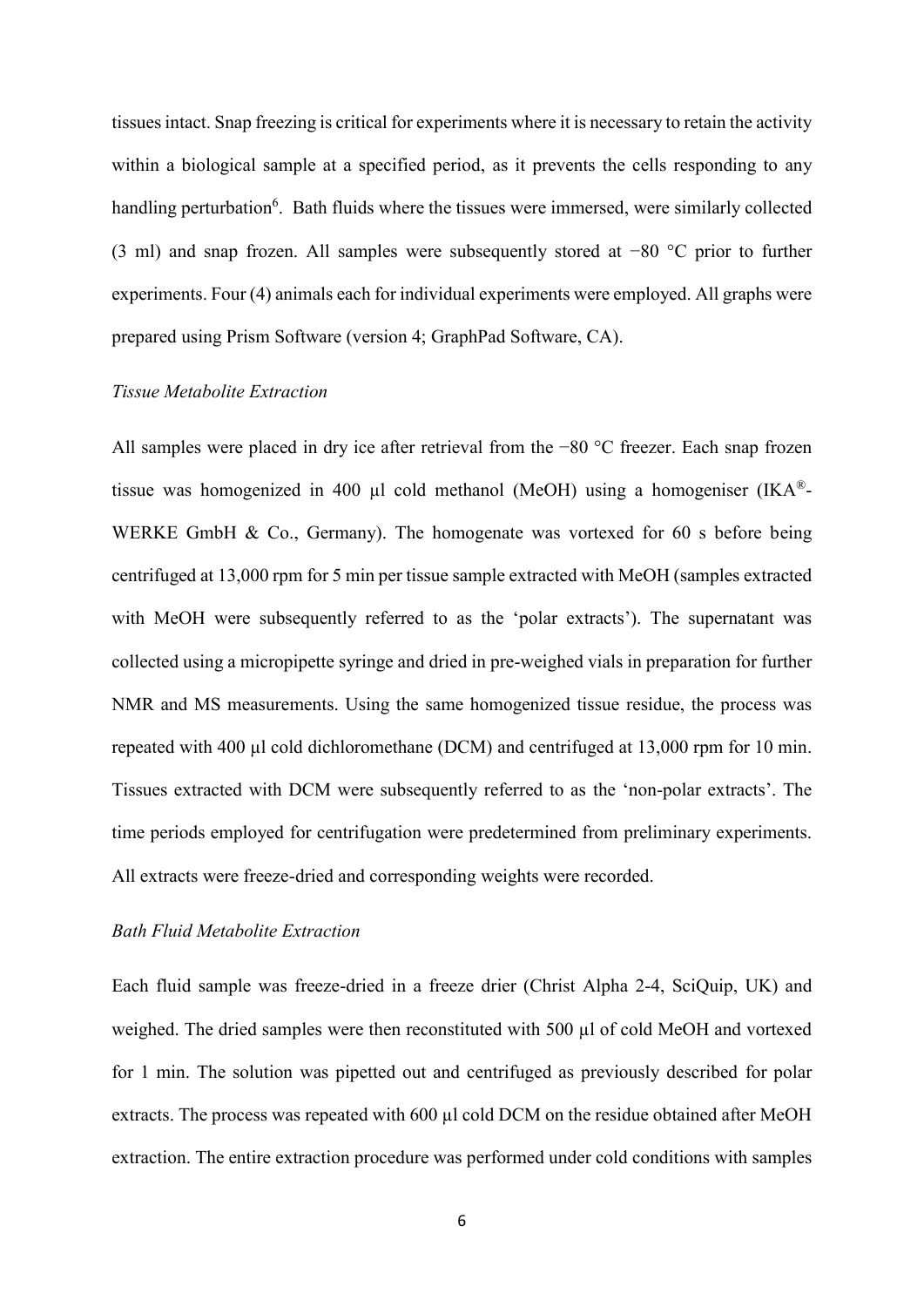placed in dry ice at all times. All samples were freeze-dried as previously described and weighed.

# *<sup>1</sup>H-NMR Data Acquisition*

The dried polar extracts were weighed and reconstituted in 200 µl dimethylsulphoxide (DMSO) vortexed for 30 s and submitted for  $1D<sup>1</sup>H-NMR$  measurements while the DCM extracts (nonpolar extracts) were weighed and reconstituted in 200 µl CDCl3 and similarly submitted for 1D <sup>1</sup>H-NMR measurements. Pre-saturated <sup>1</sup>H-NMR experiments were carried out on a JEOL-LA400 FT-NMR spectrometer system (JEOL Ltd, UK) with an AS400 magnet and measured at 400 MHz for <sup>1</sup>H using a Pulse Field Gradient "Autotune" 40TH5AT/FG broadband high sensitivity 5 mm probe. Samples were measured in a 3 mm NMR tube with a 5 mm tube adapeter. <sup>1</sup>H-proton NMR with presaturation of the residual water resonance were obtained using the following parameters; 32k data points, spectral width of 5998.4 Hz, acquisition time of 2.73 s, relaxation delay of 3.0 s., and pulse width of 5.47 requiring 3.85 min total acquisition time.

# *HPLC-HRFTMS Data Acquisition*

Extracts of tissues and samples were also submitted for HRMS analysis. Polar extracts were reconstituted with 200 µl of 100 % methanol while the non-polar extracts were reconstituted in DCM : MeOH at a ratio of 30:70. The 30:70 ratio were predetermined from preliminary experiments as best suited for dissolving the non-polar extracts. Details of the HPLC analysis can be obtained from the supplementary data.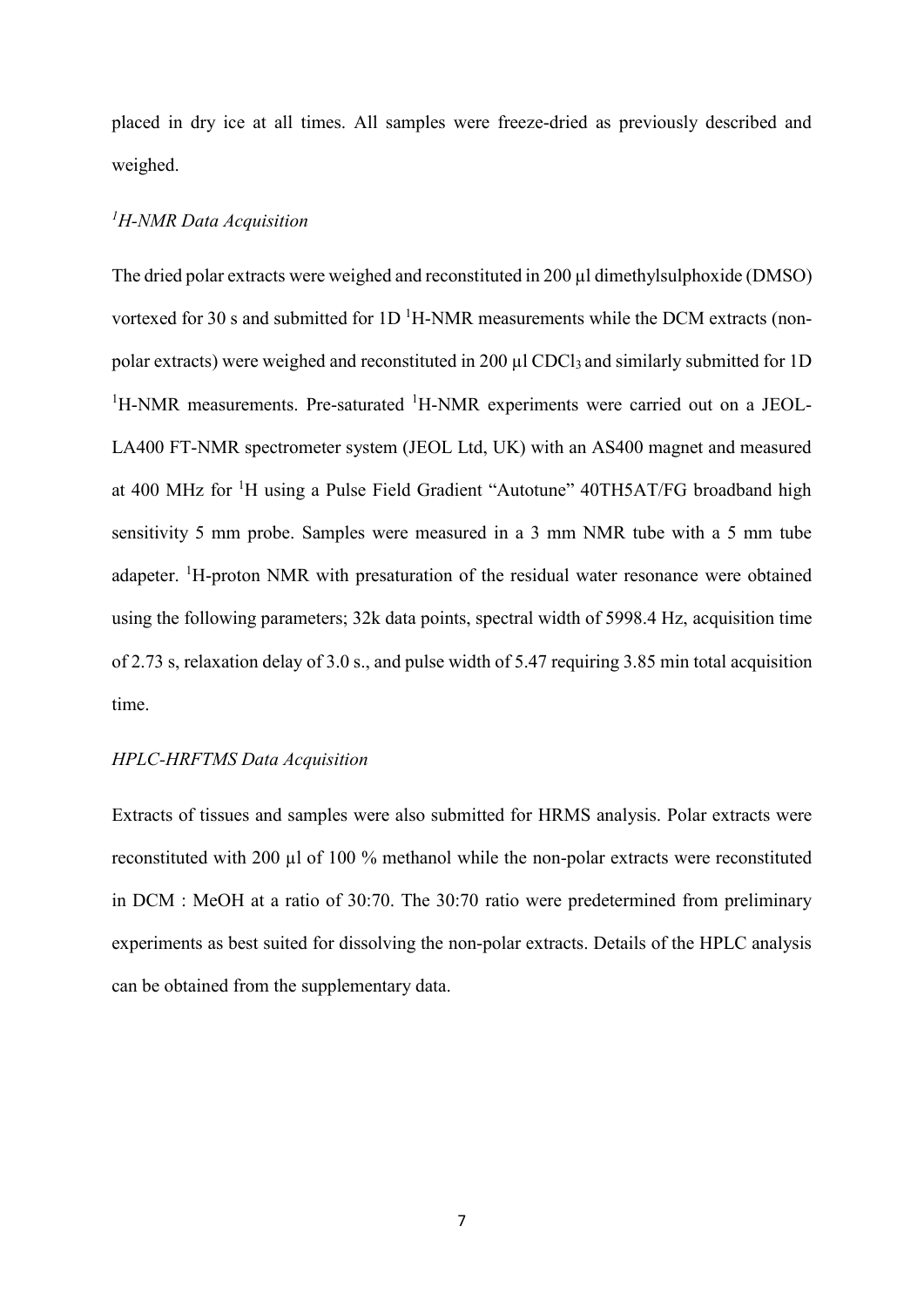#### **Data Processing and Analysis**

## *HPLC-HRFTMS Profiles*

The HPLC-HRFTMS metabolic profiles of polar and non-polar extract-treated tissues and surrounding bath fluids were analyzed for changes in metabolites before and after drug treatment as previously described<sup>7</sup>. Statistical determination was performed as previously described<sup>10</sup> in XCMS using the t-test with  $p \le 0.05$  considered significant for each pairwise comparison of control and treated groups. Identification of metabolites within XCMS online was done using METLIN (a web-based database). Details of the profiling can be obtained from the supplementary data.

#### *Bioinformatic Analysis of HPLC-HRFTMS Data*

The Ingenuity Pathway Analysis (IPA) bioinformatics tool (produced by Ingenuity Systems, Redwood City, CA) was used to perform bioinformatic analysis on resulting data. A search was additionally performed for regulated pathways with the aid of identified metabolites. Statistical significance was calculated using Fischer's exact test, p<0.05 was considered statistically significant. IPA automatically generates pathways related to specific metabolites for a given data set.

## *NMR Pre-processing and Analysis*

All NMR data sets were pre-processed using Mnova v. 10.1. The imported spectra were manually phased and binned between  $\delta$  0.5 – 10 ppm at bin value of  $\delta$  0.04 ppm width. Residual water and solvent peaks were removed. The total spectra area was then normalized to a total value of 100 and a 2D matrix (n x d) was created which was then exported into SIMCA. Mean centering was performed before principal component analysis (PCA) and OPLS-DA was applied to the datasets. Potential outliers as well as similarities between the metabolic fingerprints was enabled by PCA and this usually occurs in an unsupervised manner. The S-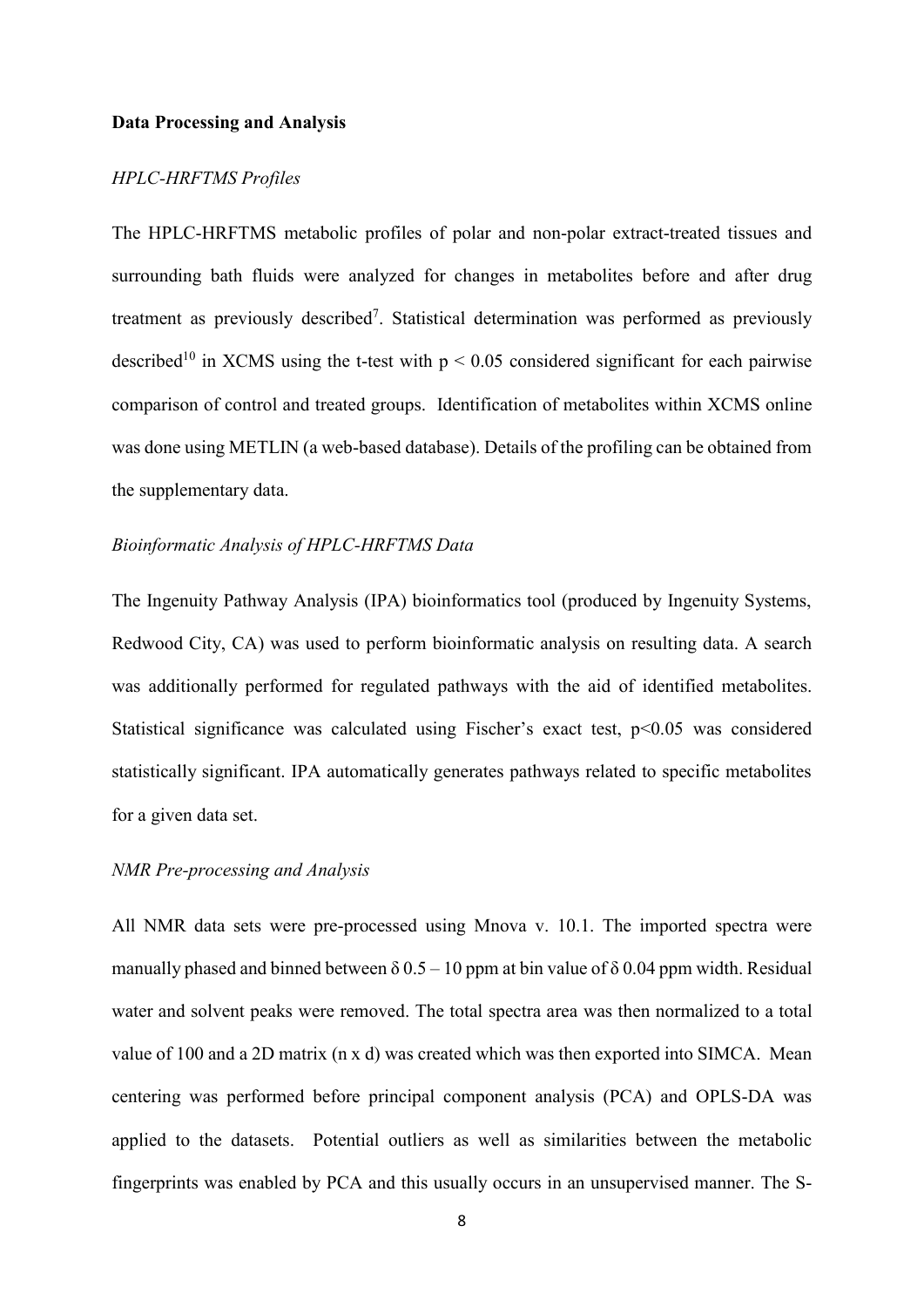line was also used in this study which functions as statistical total correlation spectroscopy  $(STOCSY)<sup>13</sup>$ .

Diagrammatic summary of the methods described above are presented in figure 1.

## **Results**

#### *Pharmacological analysis*

C3-5 and C6 were observed to decrease uterine contractility (Fig. 2). Data analysis of C3-5 showed a reduction in the amplitude ( $p = 0.05$ ), frequency and area under the curve of uterine contractions (Fig. 3). Similarly, data analysis of C6 showed a reduction in the amplitude, frequency and area under the curve ( $p < 0.05$ ) of uterine contractions; however, the effect of frequency was less marked (Fig. 4).

#### *HPLC-HRFTMS of Pheophytin and Pheophorbide compounds (C3-5 and C6)*

HRFTMS experiments were analyzed using the multivariate analysis in SIMCA 14.0 and the bioinformatics software IPA as previously described<sup>10</sup>. Multivariate OPLS-DA plots showed distinct separations between the control (blue circles) and treated (red circles) groups of **C3-5** (Fig. S1) and **C6** (Fig. S2). Multivariate S-plots were also generated which represented every metabolite detected within the groups compared. Significantly, regulated metabolites and pathways were also displayed as blue in the control and red in the treated (Fig. 5 and 6). Cyclic adenosine monophosphate (cAMP), endocannabinoid and catecholamine signaling were upregulated while myoinositol (MI) was downregulated (Fig. 5 and 6) in both **C3-5** and **C6** treated groups. Other detected metabolites were listed in supplementary tables 1 and 2. These metabolites ranged from amino acids to lipids and included an increase in adenosine, cysteinyl dopamine, phosphatidyl ethanolamine, glycerolphosphate, phosphatidyl serine, triglycerides,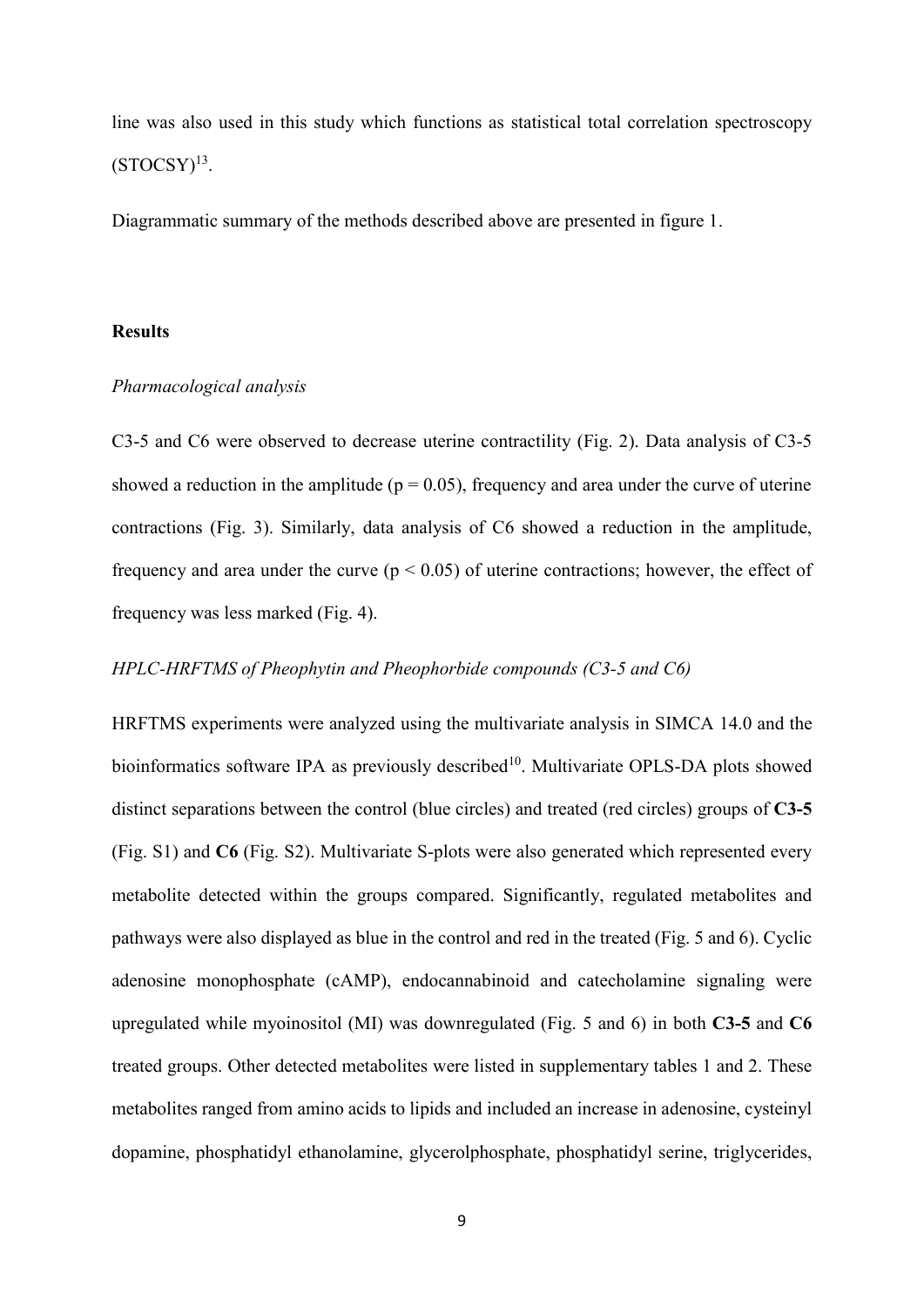which were observed in the tissues and fluids while a decrease in noradrenaline, tyrosine, and phosphatidylinositol were observed in **C3-5** treated tissues and fluids (Supplementary Table 1). For **C6** treated groups, an increase in threonine and adenosine were observed in the tissues and fluids while a decrease in gamma amino butyric acid (GABA), glutamate, tyrosine, methionine, threonine and phenylalanine were detected in the tissues (Supplementary Table 2). Metabolites detected in the fluids included an increase in nicotinic acid, uridine 5'-diphosphobeta-L-threo-pentapyranosyl-4''-ulose (UDP-L-Ara4O), cysteinyldopamine, and ceramide while MI, sphingosine, phosphatidylinositol and phosphatidic acid were observed in the bath fluids to have been decreased (Supplementary Table 2).

The IPA bioinformatic software showed cell signaling, lipid metabolism, small molecule biochemistry, nucleic and amino acid metabolism as high-level functions associated with both **C3-5** and **C6** mechanisms (Fig. 7 and 8). Canonical pathways generated by IPA displayed MI signaling, cytidine diphosphate diacylglycerol (CDP-DAG) and serotonin pathways to be associated with the effect of both **C3-5** and **C6** on uterine contractility (Fig. 7 and 8). However, nicotinic acid, eicosanoid and GABA pathways were also found associated with the effect of **C6** on uterine contractility (Fig. 8).

#### *<sup>1</sup>H-NMR Analyses of C3-5 and C6*

Multivariate OPLSDA showed distinct separations between the control and treated groups (Fig S3 and 4). For **C3-5** groups, correlation coefficient plots of the <sup>1</sup>H-NMR measurements showed Ras homolog gene family, member **(**RhoA), nucleic acid, and cAMP signaling to be detected in the control tissues and bath fluids (Fig. 9) while endocannabinoid and DAG signaling were detected in the treated tissues and bath fluids (Fig. 9). For the **C6** groups, the correlation coefficient plots of the <sup>1</sup>H-NMR measurements also indicated the presence of metabolites for endocannabinoids signaling in both control and treated groups (Fig. 10). GABA signaling was detected in the control while catecholamine and cAMP signaling were detected in the treated groups (Fig. 10). Other metabolites detected in **C3-4** treated groups included glutamine and tyrosine which were detected to have been upregulated in the uterine tissues while anandamide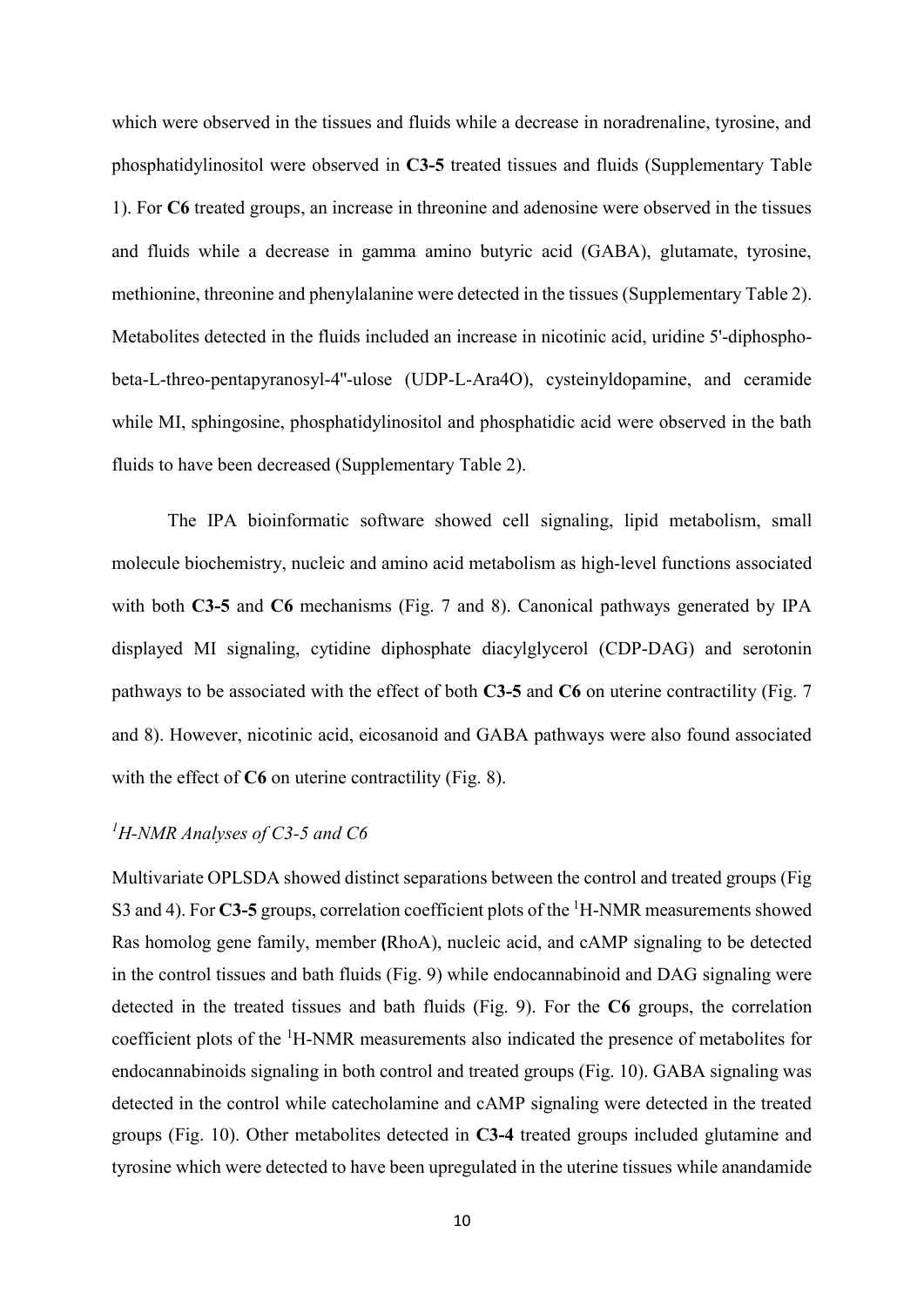(AEA), glutamate, aspartate, glutamine and phenylalanine were upregulated in the bath fluids (Table 2). Arachidonic acid (AA), AEA, MI, DAG, and adenosine triphosphate (ATP) were detected to have been downregulated in the uterine tissues, these were similarly observed in the bath fluids but in addition GABA, tyrosine, phenylalanine and threonine were downregulated (Table 2). In **C6**-treated groups, other metabolites detected were adenosine, glutamate, DAG, adenosine monophosphate, AEA, and aspartate, which were upregulated in the tissues while glutamine, ATP and GABA were detected as upregulated in the bath fluids. ATP and AA were observed to have been downregulated in the tissues and in the bath fluids and in addition MI, DAG, prostaglandin  $F_1$ , AEA, threonine, were downregulated in the bath fluids (Table 3).

## **Discussion**

The chlorophyll compounds (**C3-5 and C6**) that affected the contraction of uterine tissue were observed to increase the metabolites for the cAMP pathway, as detected by both MS and NMR. An increase in myometrial cAMP concentration often results in inhibition of uterine contraction. The complete mechanism by which this is achieved appears to be still being elucidated<sup>14</sup>, hence several mechanisms of cAMP-induced relaxation have been proposed. Increase cAMP has been reported to activate  $\text{Na}^+\text{/Ca}^{2+}$  pump and promote intracellular storage of  $Ca^{2+15}$ . Recent studies have also suggested that cAMP blocks signal transmission from Ras proteins to Raf-1 by interaction with protein kinase A this prevents mitogen activated protein kinase (MAPK) activation<sup>16,17</sup>. An inhibition of phosphoinositol (PI) turnover has also been suggested $18$ .

Myoinositol (MI) signaling was also detected to play a role in the effect of both compounds. For instance, MI signaling decreased upon **C3-5** and **C6** treatment. MI is an isomer of cyclohexane-hexol in eukaryotic cells and a precursor of the inositol phospholipids. In addition to the well documented pathways for both diacylglycerol (DAG) and  $IP_3$  production, both acting as second messengers resulting  $19-21$ , there are several other inositol phospholipid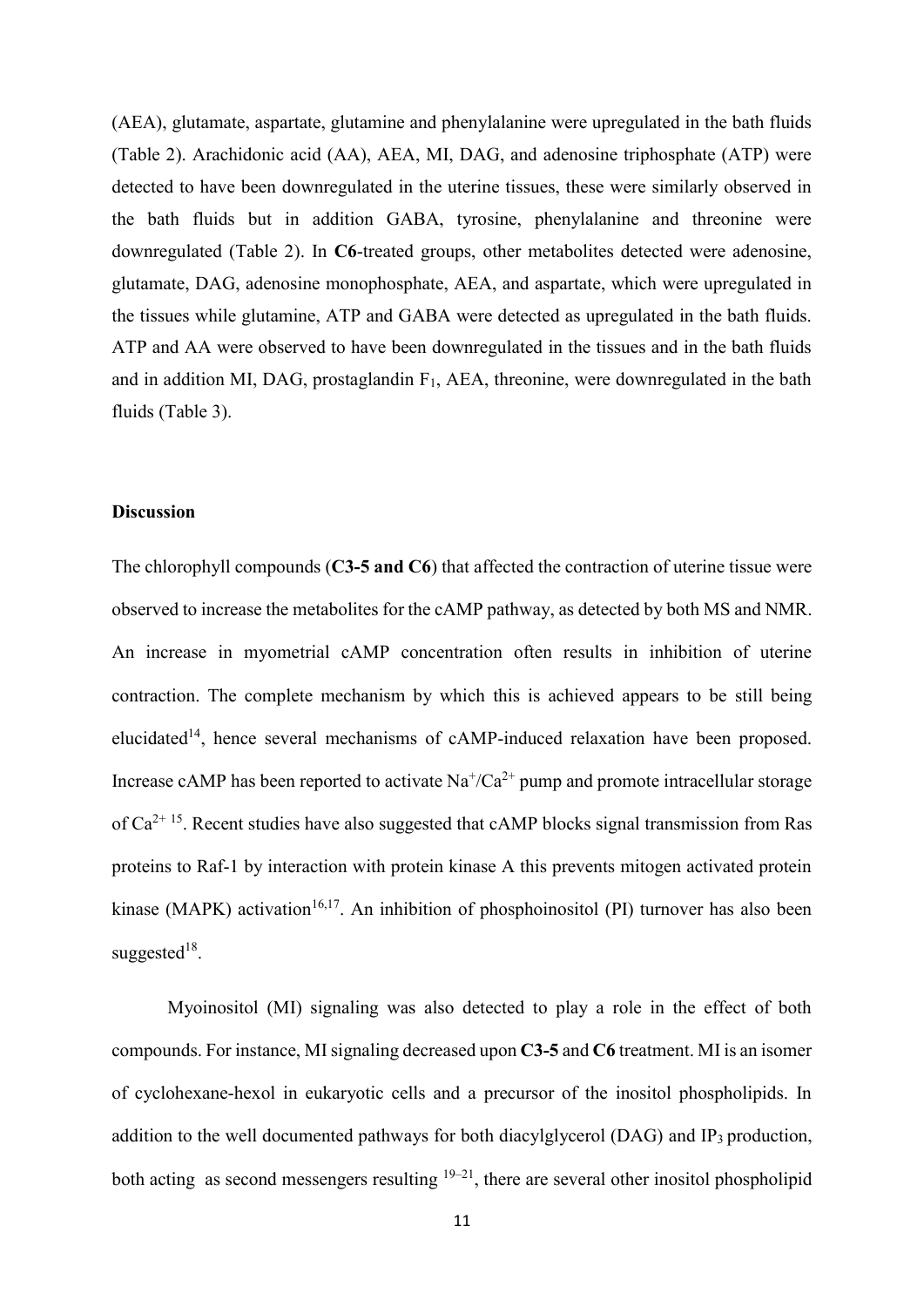pathways. These include the complex metabolism of  $IP_3^{22}$ , the metabolism of inositol polyphosphates<sup>23</sup>, the novel inositol phospholipid pathway initiated by phosphatidylinositol 3kinase which might be regulated by tyrosine kinases<sup>24</sup>, and the synthesis of phosphatidylinositols (PtdIns) glycans<sup>25</sup>. The metabolism of inositol phosphate has been described as being extremely complex<sup>20</sup>. In summary, the metabolism of inositol results in the generation of several inositol phosphates the commonly known include: IP<sub>3</sub>, inositol-1,3,4,5 phosphate (IP4), inositol-5-phosphate, inositol-3,4,5,6-tetrakisphosphate and inositol-6 phosphate which have different biologic functions<sup>21</sup>. IP<sub>4</sub> has also been implicated in  $Ca^{2+}$ signaling<sup>26,27</sup>. Some studies have shown that IP<sub>4</sub> may exert both facilitatory and inhibitory feedback on calcium signaling as it inhibits  $IP_3$  receptors at certain concentrations<sup>28</sup>. IP<sub>4</sub> has been reported to also inhibit IP<sub>3</sub> metabolism through IP<sub>3</sub> 5-phosphatase thus facilitating the activation of store operated  $Ca^{2+}$  current ( $I_{CRAC}$ ). IP<sub>4</sub> receptors are located on the nuclear membranes, activation of which results in calcium uptake and inhibition of IP3. It has also been proposed that  $\mathbb{P}_4$  calcium uptake might be mediated through the stimulation of calcium pumps <sup>29</sup>. From the foregoing, MI seems to generate several functional metabolites besides IP<sub>3</sub>, which may play a role in smooth muscle relaxation through inhibition of IP3 or calcium uptake. Based on the results from this study, it is therefore proposed that a decrease in  $IP_3$  contributed in part to the pharmacological effect seen in this study of the chlorophyll compounds **C3-5** and **C6** on myometrial contraction**.** 

An increase in gamma aminobutyric acid (GABA) signaling was observed with **C6** but not with **C3-5** where a decrease in GABA was observed. GABA and receptor binding sites of GABA have been shown to occur in the uterus of rat and rabbit $30$ . GABA has been described to activate  $GABA_B$  to elicit excitatory responses in the rabbit uterus<sup>31</sup> while activation of GABAA receptors in the uterus promotes inhibition of uterine contractility and has been proposed to play a role in the modulation of uterine contractility<sup>30,31</sup>. It has also been suggested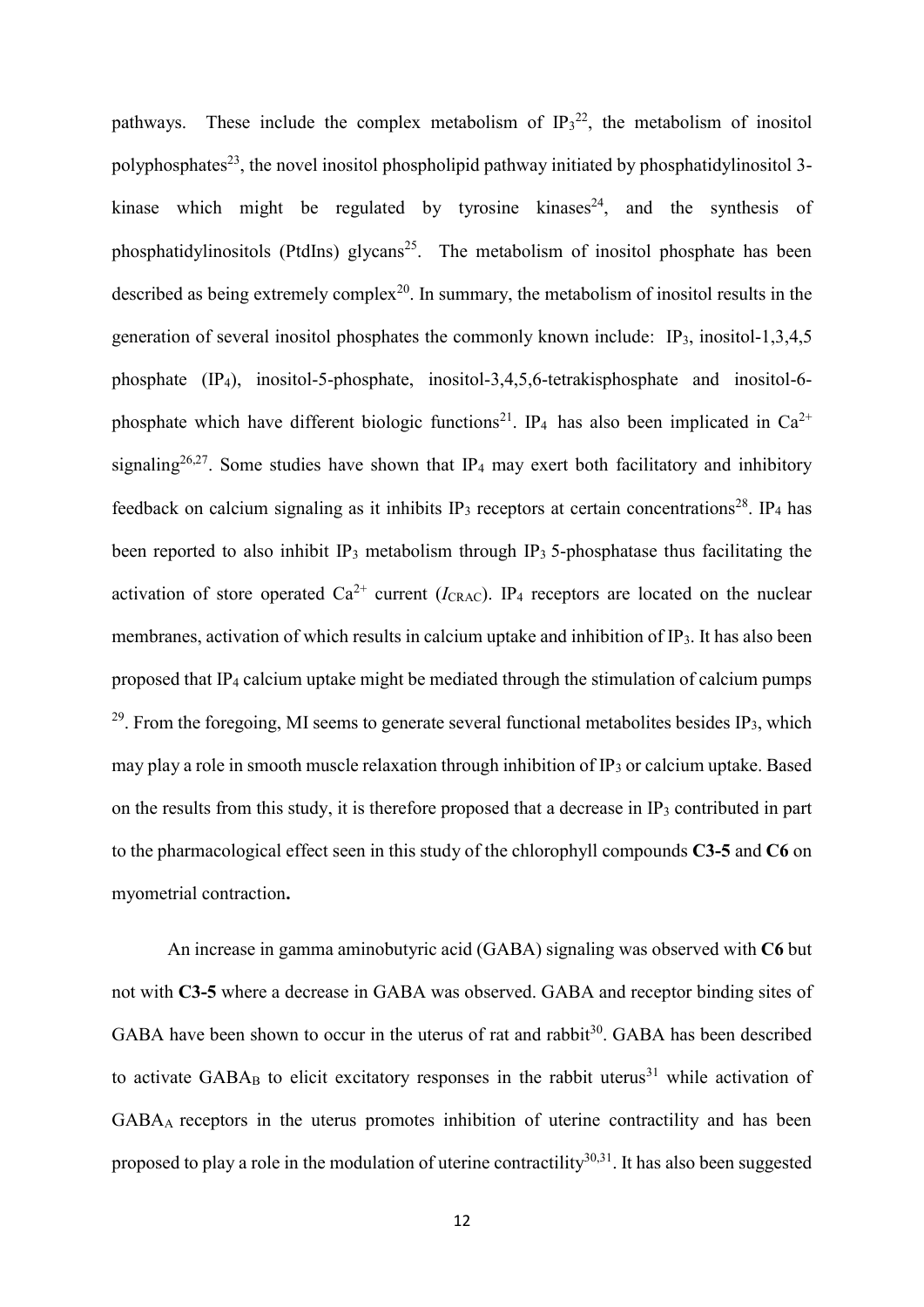that the density of the GABA receptor type present in an organ may determine the response observed (while the prevailing hormonal environment occurs during pregnancy or during the estrous cycle) may determine the type and density of receptors present in the uterus  $32-34$ .

Catecholamines (adrenaline and noradrenaline) have been reported to contribute to the regulation of myometrial contraction via interaction with the β- and α-adrenergic receptors present in the uterus<sup>35</sup>. The myometrial inhibitory effect observed upon activation of the βadrenergic receptors occur through the upregulation of adenylyl cyclase<sup>36</sup> while myometrial stimulation is observed upon activation of α-adrenergic receptors through upregulation of the  $Ga_{q/11}$  protein and phospholipase C stimulation<sup>37,38</sup>. In this study, cate cholamine synthesis was decreased upon treatment of the uterus with the chlorophyll compounds (**C3-5** and **C6**). This observation suggested that catecholamines may not play any significant role in the effects of ficusphytins on uterine contraction. However, the effect of catecholamines in the regulation of spontaneous uterine contraction had to be decreased or inhibited in order for the effect of the compounds to be observed.

The endogenous cannabinoids (endocannabinoids) were also found to be perturbed upon treatment of the uterus with ficusphytins. Endocannabinoids were increased on **C3-5** treatment while a decrease was observed upon treatment of uterine tissues with **C6**. These endocannabinoids belong to a class of fatty amides. *N*-acylethanolamines (NAEs) are ethanolamides of long chain fatty acids and exist in various organisms including animals and plants39,40. Of these, anandamide (AEA) or *N*-arachidonoylethanolamide has attracted special interest because of its marked biological activities. NAEs are currently considered to be a class of endogenous lipid mediators<sup>41,42</sup>. Upon its identification in 1992 from porcine brain<sup>43</sup>, AEA has so far been the most extensively characterized NAE, which functions as an endogenous ligand of cannabinoid receptors and transient receptor potential vanilloid 1 channels and actually exerts a variety of central and peripheral activities through these receptors<sup>44</sup>. Like the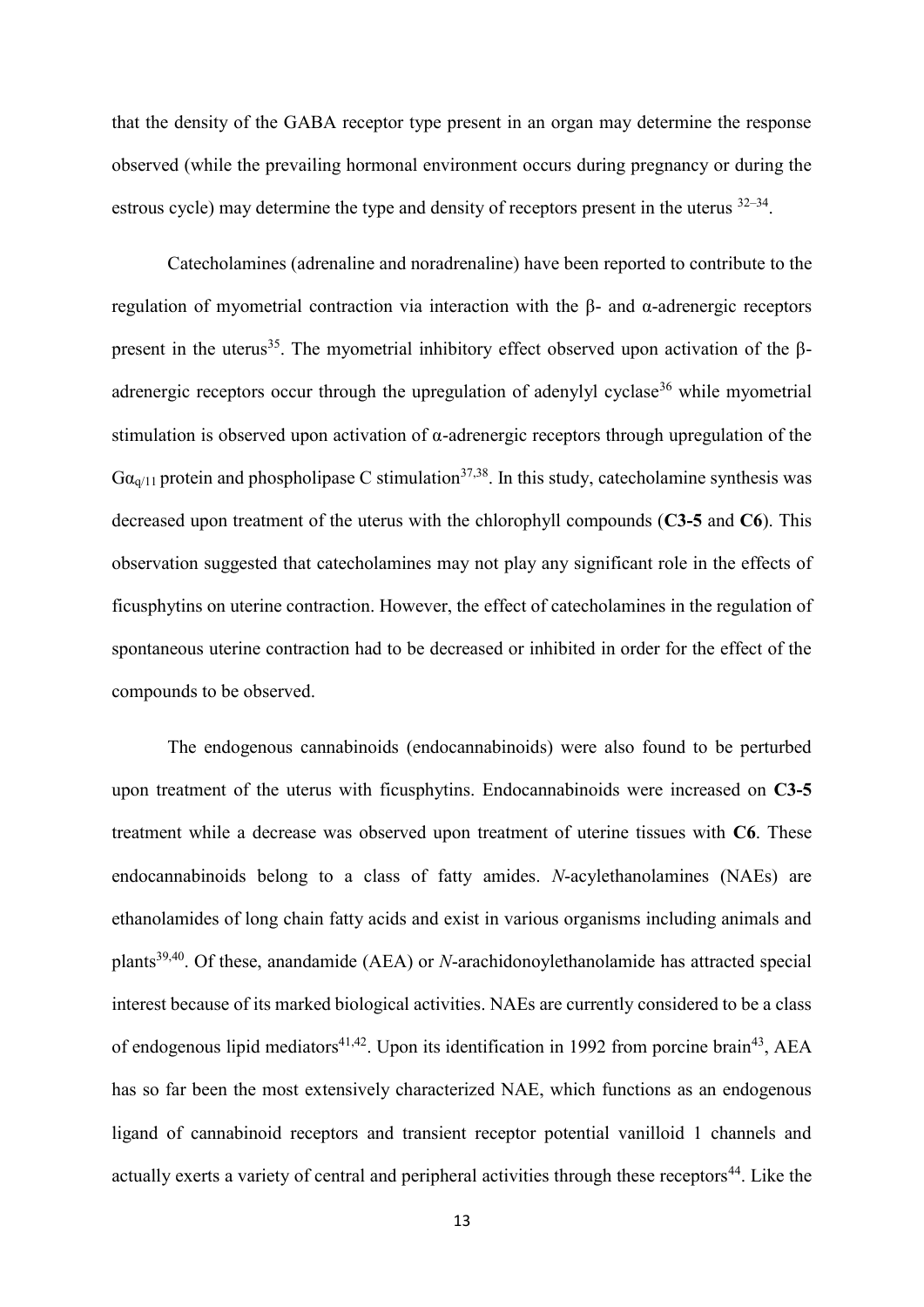pharmacologically active compounds in cannabis (*Cannabis sativa*), its effects is exerted through binding to and activating specific cannabinoid receptors (CBR) and along with 2 arachidonoyl-glycerol  $AEA<sup>45</sup>$ . Both cannabinoid receptors  $CB<sub>1</sub>$  and  $CB<sub>2</sub>$  are membrane-bound G-protein coupled receptors<sup>46</sup>. CB<sub>1</sub> is mainly found in the central nervous system<sup>47</sup> but has also been found in organs such as the heart, uterus, testis and small intestine, while the  $CB<sub>2</sub>$  receptor is found primarily in the spleen and other cells associated with immunochemical functions, as well as some peripheral cells<sup>48</sup>. Endocannabinoids have been found in the uterus with one of the highest levels detected in the mouse uterus<sup>49</sup> and has also been implicated in the regulation of the female reproductive cycle especially with the presence of cannabinoid receptors in the uterus<sup>50</sup>. There have been a couple of investigations into the effects of endocannabinoids on uterine contractions. However, there are also contradictory reports on the effect of endocannabinoids on uterine contractility. Dennedy *et al*. reported a relaxant effect of AEA on uterine contractility and demonstrated that this relaxant effect may be linked to a reduction in uterine prostaglandin synthesis<sup>51</sup>. In contrast, an increase in the force of spontaneous uterine contraction was reported for the endocannabinoids<sup>52</sup>, which was purportedly due partly to a cannabinoid-induced production of  $PGE_2$  and  $PGF_{2\alpha}$  resulting in a decrease in the intracellular concentration of cAMP<sup>53</sup>. Similarly, some seemingly contradictory reports on the mechanisms of action of endocannabinoids exist. Some researchers report on a direct regulation of uterine contraction via binding with  $CB_1$  and  $CB_2$  receptors that preferentially couple to inhibitory  $G_{\alpha i/\alpha}$ proteins to inhibit adenylate cyclase activity, and consequently reduce intracellular cAMP levels  $^{54}$ . Yet some researchers report on an observed increase in cAMP levels following CB<sub>1</sub> activation<sup>55</sup>, suggesting a possible coupling to  $Ga<sub>s</sub>$  of the G protein receptors. Other signaling events, including increased activity of MAPK, inhibition of voltage-gated  $Ca^{2+}$  channels, activation of  $K^+$  channels, and nitric oxide (NO) generation, have also been suggested to follow CB receptor subtypes activation under different conditions<sup>53</sup>. It may seem therefore, that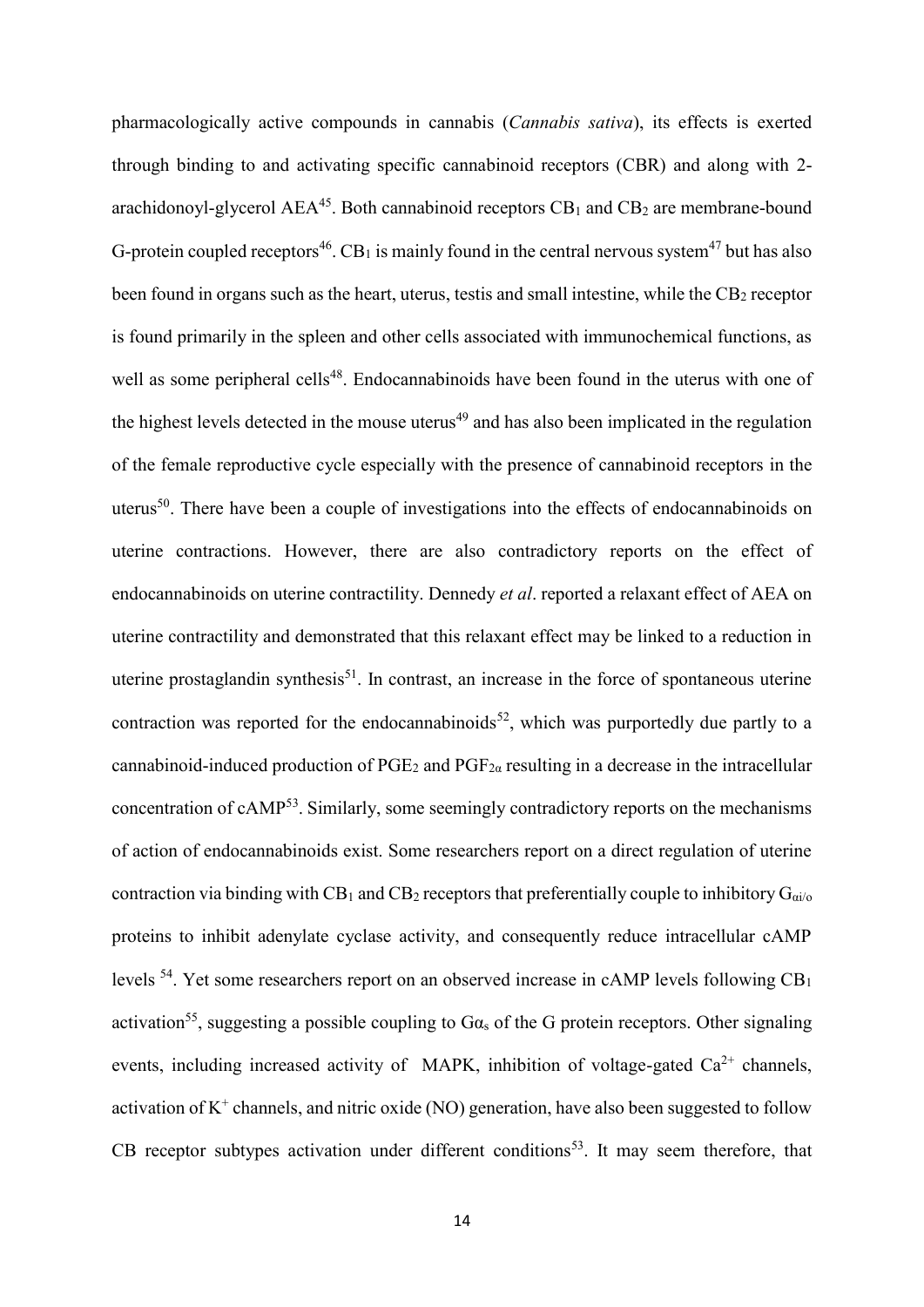binding of endocannabinoids to their receptors can result in activation/regulation of a number of signal transduction pathways, which are dependent on the agonist involved and the factors in place upon binding. Briefly, binding can result in inhibition of  $Ca^{2+}$  channels; inhibition of adenylyl cyclase and corresponding decrease of cAMP-dependent protein kinase, which leads to decreased phosphorylation of the  $K^+$  channels and regulation of ionic currents; activation of focal adhesion kinase and activation of MAPK cascades<sup>56</sup> that includes extracellular signalregulated kinases (ERK) p38 MAPK cascades<sup>57,58</sup>, as well as the stimulation of other intracellular pathways such as the phosphatidylinositol 3-kinase  $(PI_3K)/Akt$  (also known as Protein Kinase B (PKB)) pathway through  $CB_2^{59}$ . Akt is a serine/threonine-specific protein kinase that plays a key role in multiple cellular processes<sup>60</sup>. Different subtypes of Akt exist but Akt<sub>1</sub> is involved in the PI<sub>3</sub>K/AKT/mTOR pathway and other signaling pathways<sup>61</sup>. Activation of GPR55, ("CB3" cannabinoid receptor), has been linked to: an increase in intracellular  $Ca^{2+}$ increase<sup>62</sup>; activation of the small GTPase proteins RhoA, Rac, and Cdc42<sup>63,64</sup>; and ERK phosphorylation<sup>65,66</sup>. It has also been observed that muscarinic and glutamate receptors have allosteric sites for AEA binding<sup>67</sup>. It can therefore be seen that endocannabinoids exert a highly complex network of interactions<sup>68</sup>, which may probably extend its role in modulating uterine contractions as well its role in the mechanism of uterine activity of the ficusphytins in this study.

Dopamine was also detected to contribute to the effects of *Ficus* fractions on uterine contractions. Uterine contraction increased on **C3-5** treatment. Dopamine has been reported to inhibit uterine contractions in the non-pregnant uterus via action on adrenergic receptors $69,70$ . However, at early and term pregnancy, dopamine has been reported to stimulate myometrial contractility<sup>71–73</sup>. Dopamine can oftentimes exert different and opposing effects on organs or tissues and this observation has been associated with the species involved as well as the receptors present since dopamine is known to act on both dopaminergic and adrenergic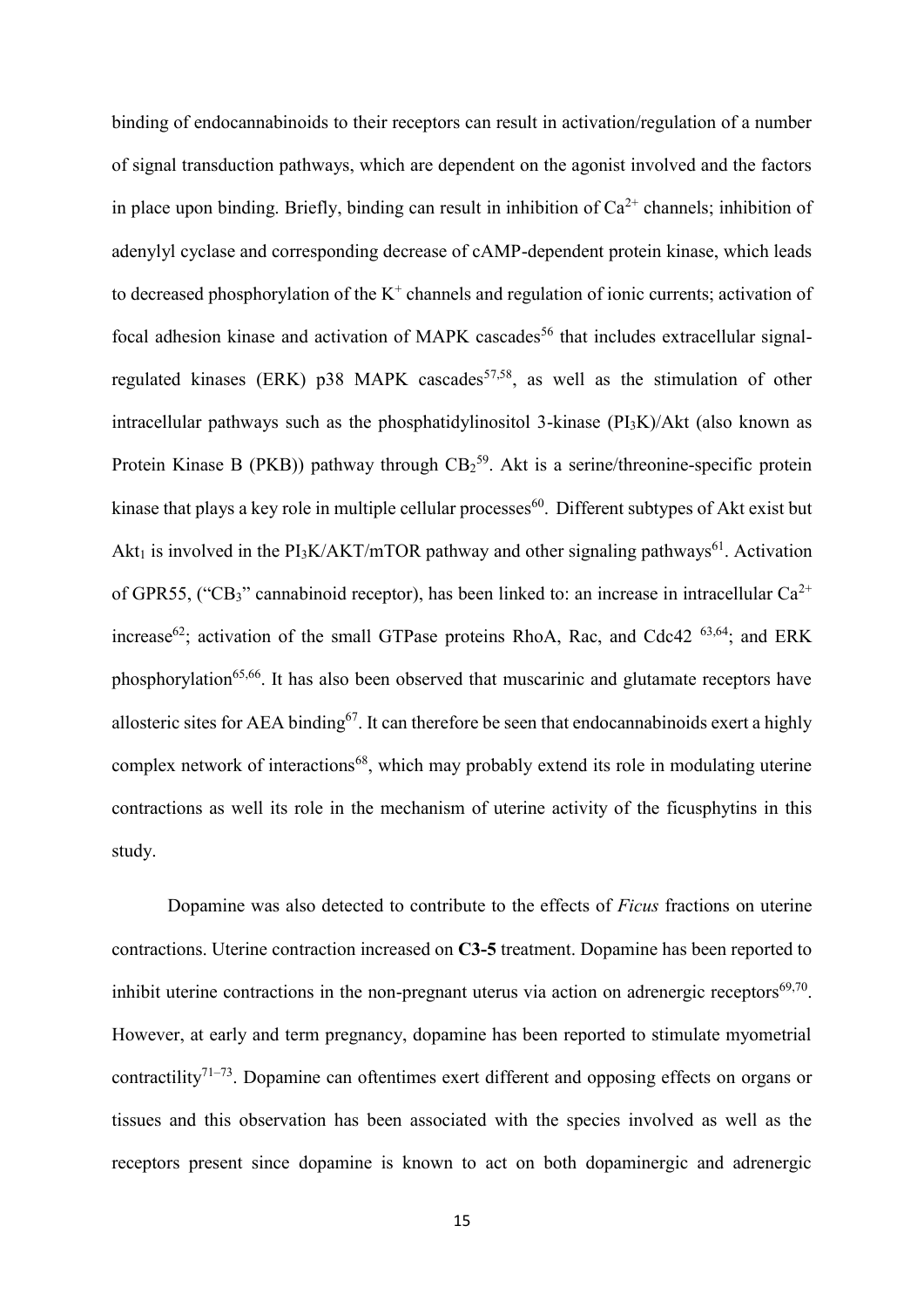receptors<sup>70</sup>. Endogenous dopamine has been previously detected in the uterus<sup>74</sup>. Interestingly in this study, while catecholamine synthesis decreased, dopamine signaling increased. It was also observed that in each case where dopamine was increased, endocannabinoids signaling was also increased simultaneously. It is therefore possible that the increased dopamine detected in this study is a product of the AEA pathway. *N*-arachidonyldopamine (NADA) has been detected as an endogenous component of certain mammalian tissues<sup>75</sup>. NADA binds to the  $CB<sub>1</sub>$ receptor and transient receptor potential vanilloid type 1 (TRPV1) channels and regulates calcium mobilization<sup>76</sup>. Biosynthesis is believed to occur mainly by conjugation of dopamine with arachidonic acid, catalyzed by a fatty acid amide hydrolase (not via the CoA ester), although there are suggestions that some might be derived from arachidonoyltyrosine $77,78$ . Studies have shown the inhibition of T-type  $Ca^{2+}$  channels by  $NADA^{79}$  and sarcoendoplasmic reticulum calcium transport ATPase (SERCA) uncoupling<sup>80</sup>. Unfortunately, it would appear that not many studies have been done on the relationship between NADA and uterine contractility.

RhoA signaling was also detected in this study. A decrease was detected on treatment with **C3-5**. The role of the small G protein rhoA (a member of the Rho subfamily of the Ras superfamily of monomeric GTPases) in the regulation of myometrial contractility has recently received considerable attention. Small G protein rhoA has been described to be involved in agonist-induced Ca<sup>2+</sup>-sensitization by acting downstream on receptor occupancy<sup>81</sup> as it has been shown to increase myosin light chain (MLC) phosphorylation at a constant  $Ca^{2+}$ concentration<sup>82</sup>. Inactivation of rhoA therefore would inhibit  $Ca^{2+}$ -sensitization. An effector molecule rho-associated kinase (ROK) appears to play a role in the  $Ca<sup>2+</sup>$ -sensitizing effects of rhoA activation<sup>83</sup>. ROK inhibits the activity of myosin phosphatase<sup>84,85</sup> through the inhibition of myosin binding subunits<sup>86</sup>. Activation of certain receptors in the myometrium results in the translocation of rhoA from the cytoplasm to the cell membranes as was reported to occur with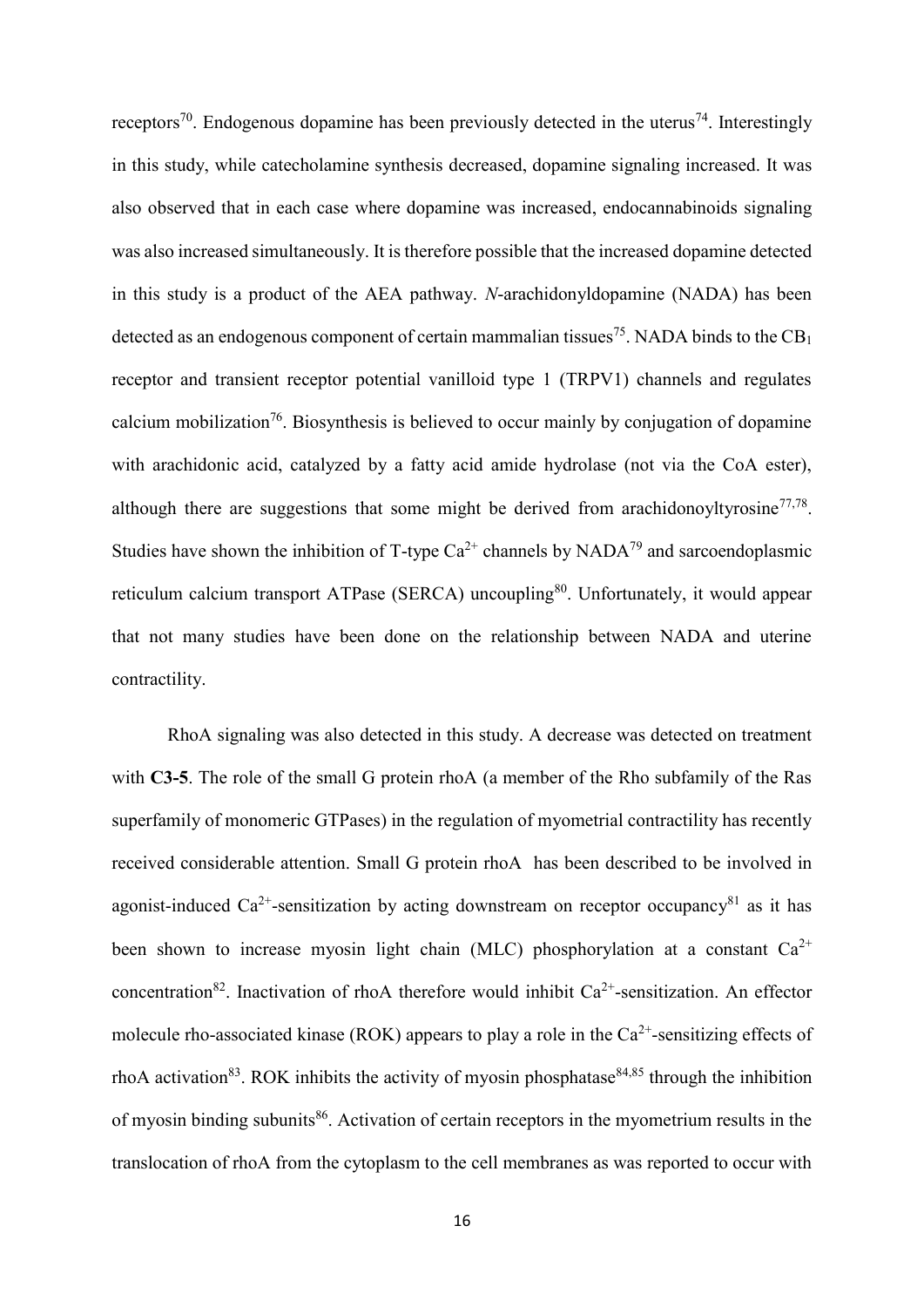muscarinic receptors<sup>87</sup>. RhoA and ROK have been shown to be involved in oxytocin-induced myometrial contractility<sup>86</sup>. Caveolins have also been shown to regulate the activities of rhoA and probably  $ROK^{87}$ . Thus, a reduction in rhoA would result in the inhibition of myometrial contractility.

Extracellular signal-related kinases (ERK) signaling was detected in this study to have been increased on **C3-5** treatment of uterine smooth muscle but a decrease was observed with **C6**. The involvement of the ERK pathway has been proposed to play a role in the regulation of agonist-induced smooth muscle contraction, activation of which has been shown to stimulate contraction <sup>88</sup>–<sup>91</sup>. ERK also seems to be involved in spontaneous uterine contractility <sup>92</sup> (Li *et al.*, 2003). However, it has been proposed that the ERK pathway may not affect  $Ca^{2+}$  channels directly <sup>93</sup>. ERK pathway has been shown to be involved in OT-induced uterine contraction <sup>14</sup> as well as prostaglandin  $F_{2\alpha}$  – induced uterine contraction<sup>94</sup> and has been proposed to exert its effect by phosphorylation of caldesmon (CAD)<sup>88</sup>. Therefore, activation of ERK would lead to an increase in contraction as exhibited with **C3-5** and a decrease in ERK would lead to inhibition of uterine contractility as observed with **C6**.

The idea of cross talk between signaling pathways is currently being investigated by several scientists particularly as relates to G-proteins and their second messenger pathways. For instance stimulation of the  $CB_1$  cannabinoid receptor has been shown to lead to an increase in dopamine turnover<sup>95,96</sup> while the stimulation of  $D_2$  receptors leads to an increase in the endocannbinoid AEA<sup>97</sup>. Activation of either CB<sub>1</sub> or D<sub>2</sub> receptors results in the inhibition of adenylyl cyclase, however simultaneous stimulation of both receptors appears to lead to the accumulation and increase in cAMP, and ERK receptor activation<sup>98</sup> suggesting the presence of associated signaling pathways regulated when both receptors are activated by agonists $98,99$ . Increase in cAMP has also been reported to induce an increase in cGMP-dependent protein kinase which further potentiates relaxation of smooth muscles <sup>100</sup> and inhibits rhoA signaling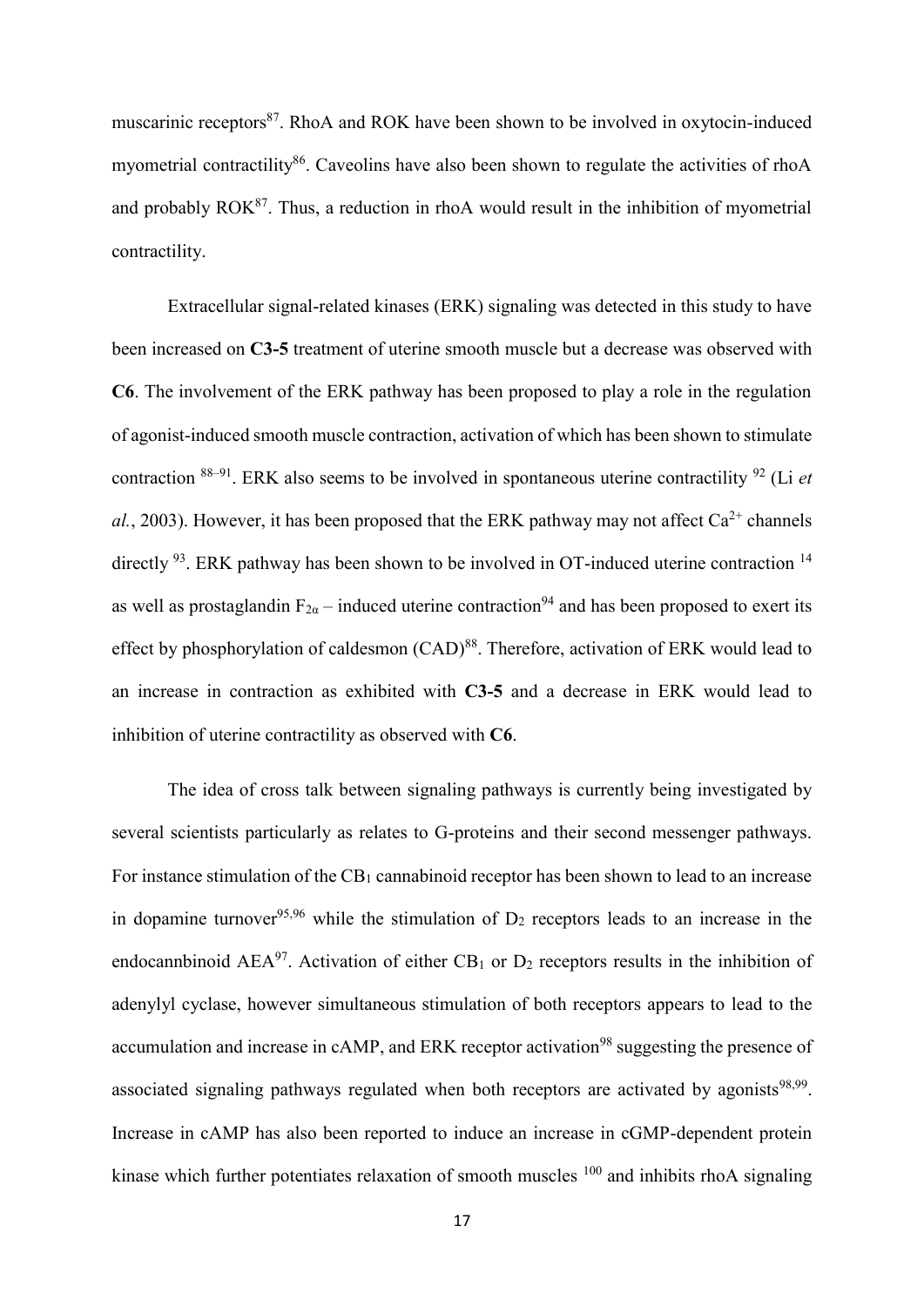pathway <sup>101,102</sup>. Therefore, crosstalk between receptors may have played a role in the effects of pheophytins in this study considering the varying metabolites significantly regulated on treatment of the uterine tissues. A comprehensive list of significant metabolites detected by the NMR analysis is shown in supplementary table 3.

## **Conclusion**

The cholorophyll compounds in fraction **C3-5**, acted primarily by its interaction with cAMP, dopamine, ERK1/2 and glutamate. Possible connection with other catecholamines, prostanoids, MI, RhoA and GABA was also suggested. While the chlorophyll compounds in fraction **C6** acted primarily by its interaction with cAMP, sphingosine, glutamate and GABA. Possible connection with catecholamines, endocannabinoids, ERK1/2, RhoA, DAG and MI was also postulated. An in-depth understanding of signal transduction pathways discovered from this study could therefore provide a significant aid in the design of compounds such as those isolated from *F. exasperata* and might prove useful in the treatment and prevention of uterine disorders.

#### **Acknowledgement**

The authors would like to acknowledge Mr. Ofego Efeturi for his invaluable assistance with data analysis, and Dr. Alex T. Zhang for his assistance in the HRESIMS measurements. Supporting data can be found in the supplementary materials. This work was supported by the Educational Trust Fund, Nigeria.

#### **Declaration of Conflicting Interests**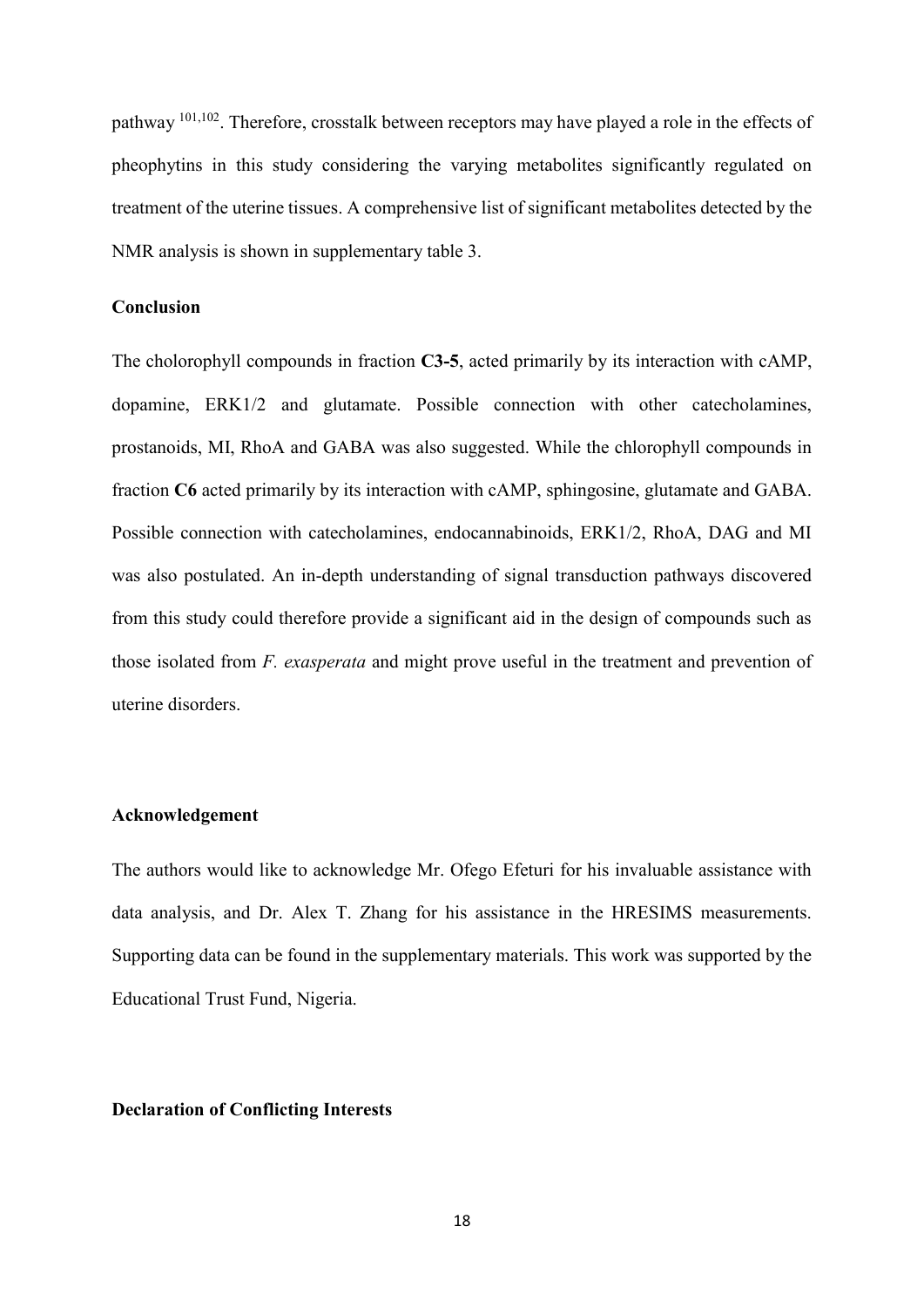The author(s) declare no potential conflicts of interest with respect to this research,

authorship, and/or article publication.

# **Funding**

The author(s) disclosed receipt of the following financial support for the research, authorship,

and/or publication of this article: A grant from the Educational Trust Fund Nigeria to Dr

Enitome E. Bafor supported this study.

# **Supplemental Material**

The online supplementary figures and tables are available.

# **References**

- 1. Bafor EE, Lim C V., Rowan EG, Edrada-Ebel R. The leaves of Ficus exasperata Vahl (Moraceae) generates uterine active chemical constituents. *J Ethnopharmacol*. 2013;145(3):803-812. doi:10.1016/j.jep.2012.12.020.
- 2. James LP. Metabolomics: integration of a new "omics" with clinical pharmacology. *Clin Pharmacol Ther*. 2013;94:547-551. doi:10.1038/clpt.2013.166.
- 3. Kell DB, Goodacre R. Metabolomics and systems pharmacology: Why and how to model the human metabolic network for drug discovery. *Drug Discov Today*. 2014;19:171-182. doi:10.1016/j.drudis.2013.07.014.
- 4. Griffin JL. The Cinderella story of metabolic profiling: does metabolomics get to go to the functional genomics ball? *Philos Trans R Soc Lond B Biol Sci*. 2006;361:147-161. doi:10.1098/rstb.2005.1734.
- 5. Heijne WHM, Kienhuis AS, van Ommen B, Stierum RH, Groten JP. Systems toxicology: applications of toxicogenomics, transcriptomics, proteomics and metabolomics in toxicology. *Expert Rev Proteomics*. 2005;2:767-780. doi:10.1586/14789450.2.5.767.
- 6. Lin CY, Wu H, Tjeerdema RS, Viant MR. Evaluation of metabolite extraction strategies from tissue samples using NMR metabolomics. *Metabolomics*. 2007;3:55- 67. doi:10.1007/s11306-006-0043-1.
- 7. Bafor EE, Rowan E, Edrada-Ebel R. Toward Understanding Myometrial Regulation: Metabolomic Investigation Reveals New Pathways of Oxytocin and Ritodrine Activity on the Myometrium. *Reprod Sci*. 2016:1-15. doi:DOI: 10.1177/1933719116667224.
- 8. Patti GJ, Tautenhahn R, Siuzdak G. Meta-analysis of untargeted metabolomic data from multiple profiling experiments. *Nat Protoc*. 2012;7:508-516.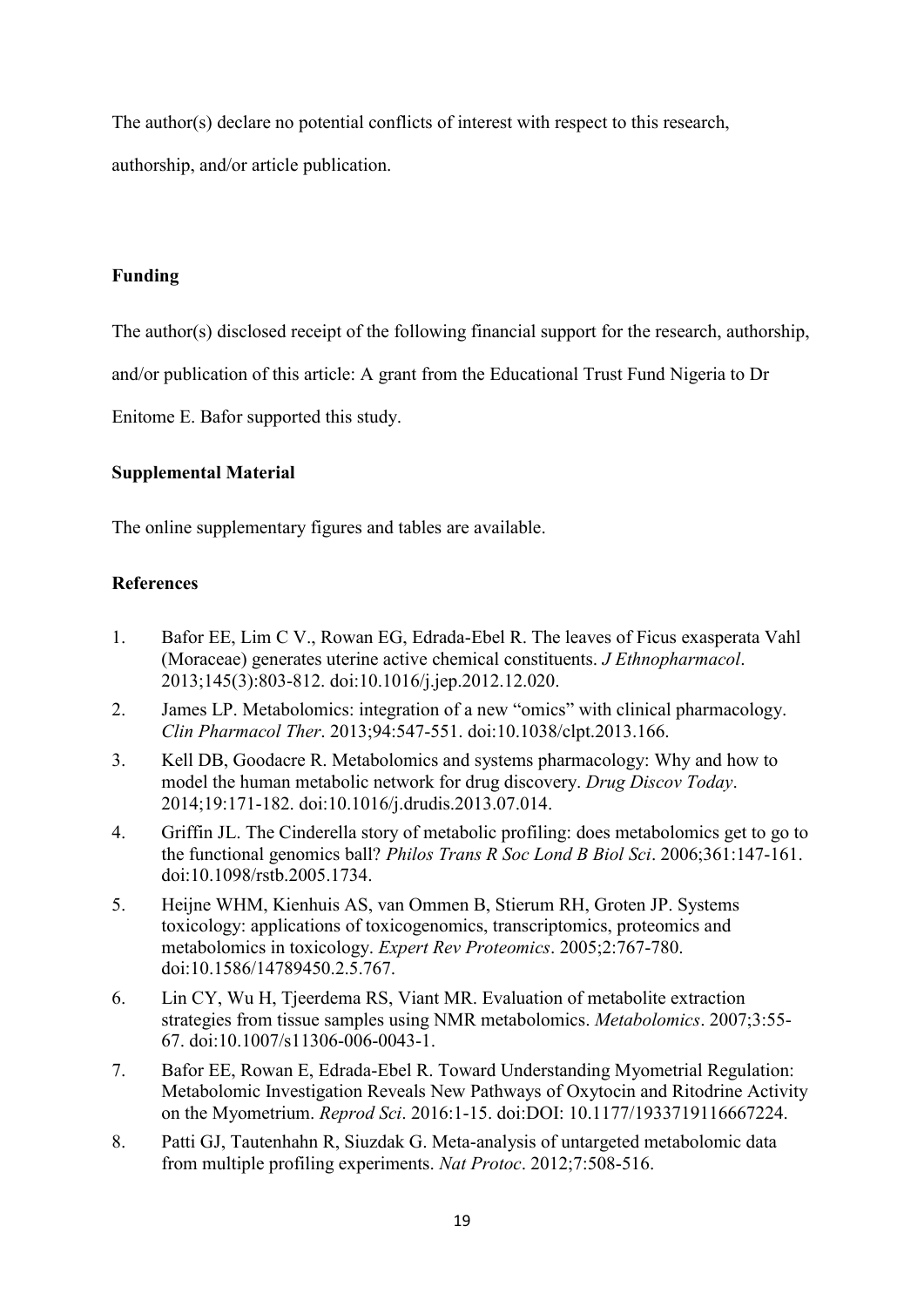doi:10.1038/nprot.2011.454.

- 9. Tautenhahn R, Patti GJ, Rinehart D, Siuzdak G. XCMS online: A web-based platform to process untargeted metabolomic data. *Anal Chem*. 2012;84:5035-5039. doi:10.1021/ac300698c.
- 10. Bafor EE, Rowan EG, Edrada-Ebel R. Towards Understanding Myometrial Regulation: Metabolomic Investigation Reveals Possible New Pathways of Oxytocin and Ritodrine Activity on the Myometrium. *Reprod Sci*. 2016:1-15. doi:10.1177/1933719116667224.
- 11. Eriksson L, Andersson PL, Johansson E, Tysklind M. Megavariate analysis of environmental QSAR data. Part I - A basic framework founded on principal component analysis (PCA), partial least squares (PLS), and statistical molecular design (SMD). *Mol Divers*. 2006;10:169-186. doi:10.1007/s11030-006-9024-6.
- 12. Bro R, Smilde AK. Centering and scaling in component analysis. In: *Journal of Chemometrics*. Vol 17. ; 2003:16-33. doi:10.1002/cem.773.
- 13. Cloarec O, Dumas ME, Craig A, et al. Statistical total correlation spectroscopy: An exploratory approach for latent biomarker identification from metabolic 1H NMR data sets. *Anal Chem*. 2005;77:1282-1289. doi:10.1021/ac048630x.
- 14. Nohara A, Ohmichi M, Koike K, et al. The role of mitogen-activated protein kinase in oxytocin-induced contraction of uterine smooth muscle in pregnant rat. *Biochem Biophys Res Commun*. 1996;229:938-944. doi:10.1006/bbrc.1996.1905.
- 15. Scheid CR, Honeyman TW, Fay FS. Mechanism of beta-adrenergic relaxation of smooth muscle. *Nature*. 1979;277:32-36.
- 16. Hordijk PL, Verlaan I, Van Corven EJ, Moolenaar WH. Protein tyrosine phosphorylation induced by lysophosphatidic acid in rat-1 fibroblasts. Evidence that phosphorylation of map kinase is mediated by the Gi-p21ras pathway. *J Biol Chem*. 1994;269:645-651.
- 17. Sevetson BR, Kong X, Lawrence JC. Increasing cAMP attenuates activation of mitogen-activated protein kinase. *Proc Natl Acad Sci U S A*. 1993;90:10305-10309. doi:10.1073/pnas.90.21.10305.
- 18. Sanborn BM. Ion channels and the control of myometrial electrical activity. *Semin Perinatol*. 1995;19:31-40. doi:10.1016/S0146-0005(95)80045-X.
- 19. Berridge MJ, Irvine RF. Inositol trisphosphate as a second messenger in signal transduction. *Nature*. 1987;494:39-51. http://www.ncbi.nlm.nih.gov/pubmed/6095092.
- 20. Berridge MJ, Irvine RF. Inositol phosphates and cell signalling. *Nature*. 1989;341:197- 205. doi:10.1038/341197a0.
- 21. Downes CP, Macphee CH. myo-inositol metabolites as cellular signals. *Eur J Biochem*. 1990;193:1-18.
- 22. Majerus PW, Connolly TM, Bansal VS, Inhorn RC, Ross TS, Lips DL. Inositol phosphates: synthesis and degradation. *J Biol Chem*. 1988;263:3051-3054.
- 23. Cosgrove DJ, Irving GCJ. *Inositol Phosphates: Their Chemistry, Biochemistry and Physiology*. Amsterdam: Elsevier Inc.; 1980.
- 24. Whitman M, Downes CP, Keeler M, Keller T, Cantley L. Type I phosphatidylinositol kinase makes a novel inositol phospholipid, phosphatidylinositol-3-phosphate. *Nature*. 1988;332:644-646. doi:10.1038/332644a0.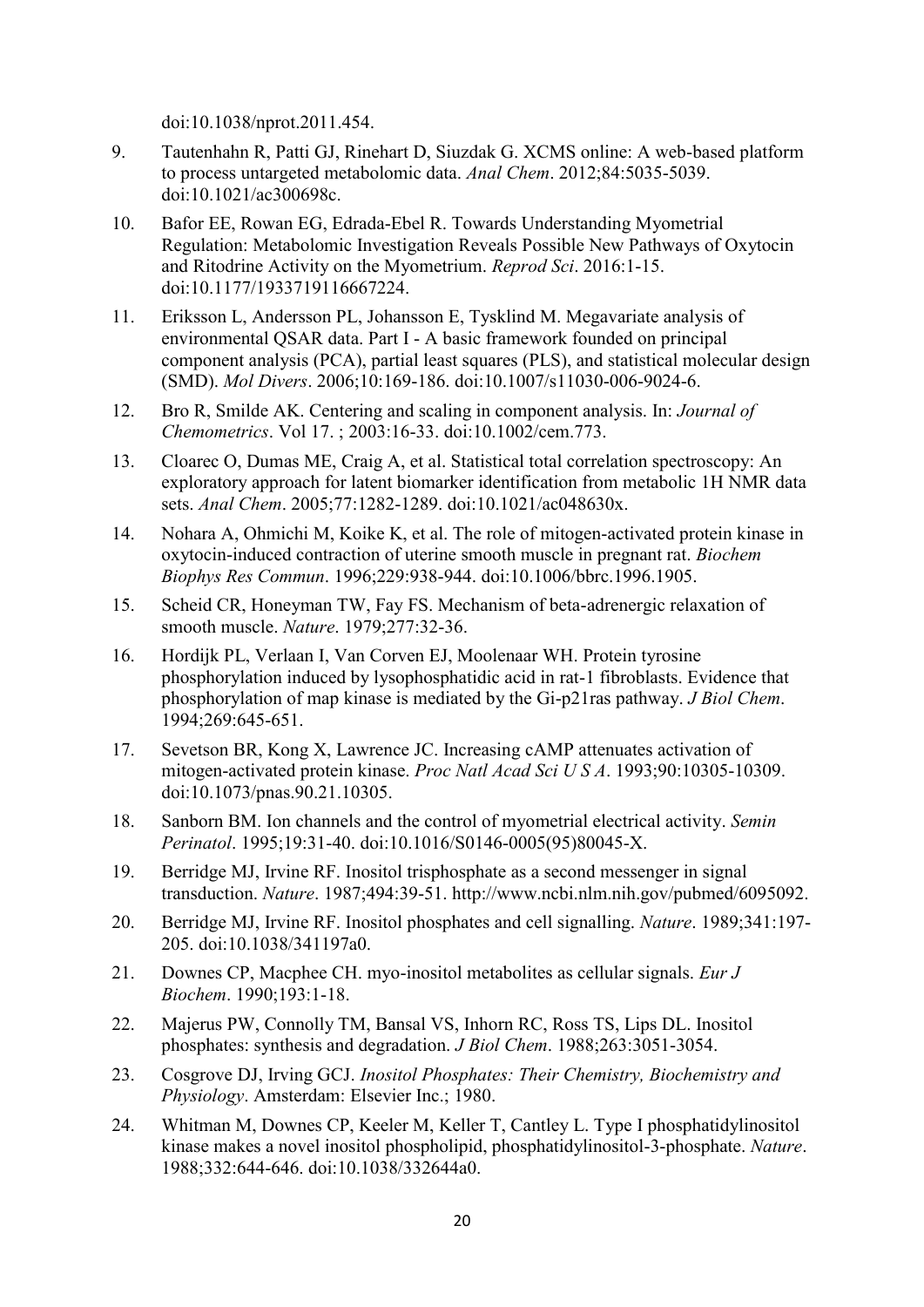- 25. Low MG. Glycosyl-phosphatidylinositol: a versatile anchor for cell surface proteins. *FASEB J*. 1989;3:1600-1608.
- 26. Irvine RF, Moor RM. Inositol(1,3,4,5)tetrakisphosphate-induced activation of sea urchin eggs requires the presence of inositol trisphosphate. *Biochem Biophys Res Commun*. 1987;146:284-290. doi:10.1016/0006-291X(87)90723-6.
- 27. Irvine RF, Moor RM, Pollock WK, Smith PM, Wreggett KA. Inositol phosphates: proliferation, metabolism and function. *Philos Trans R Soc Lond B Biol Sci*. 1988;320:281-298.
- 28. Hermosura MC, Takeuchi H, Fleig A, et al. InsP4 facilitates store-operated calcium influx by inhibition of InsP3 5-phosphatase. *Nature*. 2000;408:735-740. doi:10.1038/35047115.
- 29. Koppler P, Matter N, Malviya AN. Evidence for stereospecific inositol 1,3,4,5- [3H]tetrakisphosphate binding sites on rat liver nuclei: Delineating inositol 1,3,4,5 tetrakisphosphate interaction in nuclear calcium signaling process. *J Biol Chem*. 1993;268:26248-26252.
- 30. Erdó SL. Identification of GABA receptor binding sites in rat and rabbit uterus. *Biochem Biophys Res Commun*. 1984;125:18-24.
- 31. Riesz M, Erdõ SL. GABAB receptors in the rabbit uterus may mediate contractile responses. *Eur J Pharmacol*. 1985;119:199-204. doi:10.1016/0014-2999(85)90296-1.
- 32. Erdö SL, Villányi P, László A. Gestational changes of GABA levels and GABA binding in the human uterus. *Life Sci*. 1989;44:2009-2014. doi:10.1016/0024- 3205(89)90346-9.
- 33. Follesa P, Floris S, Tuligi G, Mostallino MC, Concas A, Biggio G. Molecular and functional adaptation of the GABA(A) receptor complex during pregnancy and after delivery in the rat brain. *Eur J Neurosci*. 1998;10:2905-2912.
- 34. Westerling P, Lindgren S, Meyerson B. Functional changes in GABAA receptor stimulation during the oestrous cycle of the rat. *Br J Pharmacol*. 1991;103:1580-1584.
- 35. Marshall JM. Effects of ovarian steroids and pregnancy on adrenergic nerves of uterus and oviduct. *Am J Physiol*. 1981;240:C165-C174.
- 36. Wray S. Uterine contraction and physiological mechanisms of modulation. *Am J Physiol*. 1993;264:C1-C18. doi:10.1016/S0140-6736(01)00669-9.
- 37. Breuiller-Fouche M, Doualla-Bell Kotto Maka F, Geny B, Ferre F. Alpha-1 adrenergic receptor: binding and phosphoinositide breakdown in human myometrium. *J Pharmacol Exp Ther*. 1991;258:82-87.
- 38. Limon-Boulez I, Mhaouty-Kodja S, Coudouel N, Benoit de Coignac A, Legrand C, Maltier JP. The alpha1B-adrenergic receptor subtype activates the phospholipase C signaling pathway in rat myometrium at parturition. *Biol Reprod*. 1997;57:1175-1182.
- 39. Hansen HS, Moesgaard B, Hansen HH, Petersen G. N-acylethanolamines and precursor phospholipids - Relation to cell injury. *Chem Phys Lipids*. 2000;108:135- 150. doi:10.1016/S0009-3084(00)00192-4.
- 40. Schmid HH, Schmid PC, Natarajan P V. N-acylated glycerophospholipids and their derivatives. *Prog Lipid Res*. 1990;29:1-43.
- 41. Di Marzo V, De Petrocellis L. Why do cannabinoid receptors have more than one endogenous ligand? *Philos Trans R Soc Lond B Biol Sci*. 2012;367:3216-3228.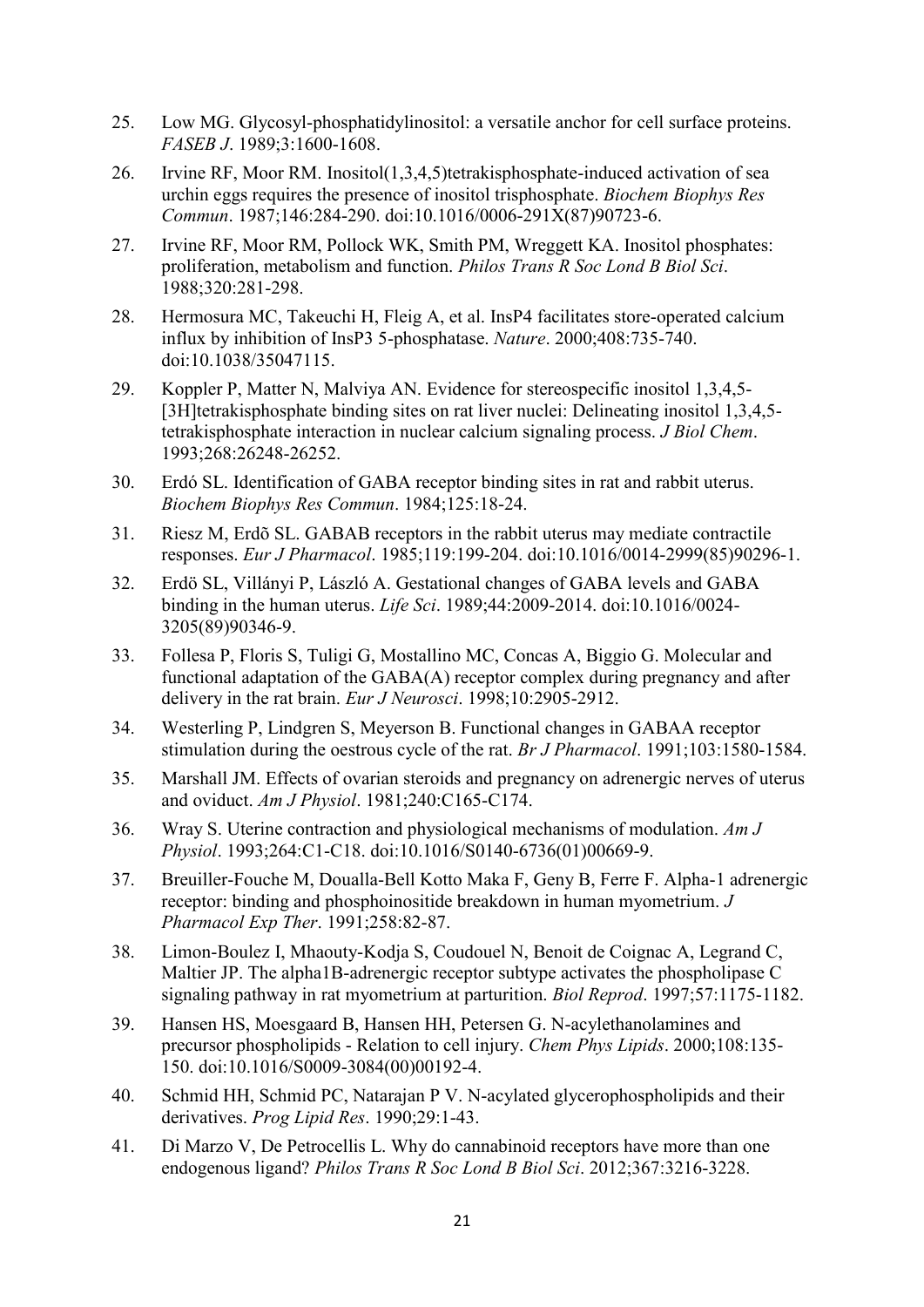doi:10.1098/rstb.2011.0382.

- 42. Maccarrone M, Gasperi V, Catani MV, et al. The endocannabinoid system and its relevance for nutrition. *Annu Rev Nutr*. 2010;30:423-440. doi:10.1146/annurev.nutr.012809.104701.
- 43. Fride E, Mechoulam R. Pharmacological activity of the cannabinoid receptor agonist, anandamide, a brain constituent. *Eur J Pharmacol*. 1993;231:313-314. doi:10.1016/0014-2999(93)90468-W.
- 44. Pacher P, Bátkai S, Kunos G. The endocannabinoid system as an emerging target of pharmacotherapy. *Pharmacol Rev*. 2006;58:389-462. doi:10.1124/pr.58.3.2.
- 45. Brown I, Cascio MG, Rotondo D, Pertwee RG, Heys SD, Wahle KWJ. Cannabinoids and omega-3/6 endocannabinoids as cell death and anticancer modulators. *Prog Lipid Res*. 2013;52:80-109. doi:10.1016/j.plipres.2012.10.001.
- 46. Vogel Z, Barg J, Levy R, Saya D, Heldman E, Mechoulam R. Anandamide, a brain endogenous compound, interacts specifically with cannabinoid receptors and inhibits adenylate cyclase. *J Neurochem*. 1993;61:352-355. doi:10.1111/j.1471- 4159.1993.tb03576.x.
- 47. Herkenham M, Lynn AB, Johnson MR, Melvin LS, de Costa BR, Rice KC. Characterization and localization of cannabinoid receptors in rat brain: a quantitative in vitro autoradiographic study. *J Neurosci*. 1991;11:563-583. http://www.ncbi.nlm.nih.gov/pubmed/1992016.
- 48. Munro S, Thomas KL, Abu-Shaar M. Molecular characterization of a peripheral receptor for cannabinoids. *Nature*. 1993;365:61-65. doi:10.1038/365061a0.
- 49. Schmid PC, Paria BC, Krebsbach RJ, Schmid HH, Dey SK. Changes in anandamide levels in mouse uterus are associated with uterine receptivity for embryo implantation. *Proc Natl Acad Sci U S A*. 1997;94:4188-4192. doi:10.1073/pnas.94.8.4188.
- 50. Paria BC, Das SK, Dey SK. The preimplantation mouse embryo is a target for cannabinoid ligand-receptor signaling. *Proc Natl Acad Sci U S A*. 1995;92:9460-9464. doi:10.1073/pnas.92.21.9460.
- 51. Dennedy MC, Friel AM, Houlihan DD, Broderick VM, Smith T, Morrison JJ. Cannabinoids and the human uterus during pregnancy. *Am J Obstet Gynecol*. 2004;190:2-9. doi:10.1016/j.ajog.2003.07.013.
- 52. Dmitrieva N, Berkley KJ. Contrasting effects of WIN 55212-2 on motility of the rat bladder and uterus. *J Neurosci*. 2002;22:7147-7153. doi:20026686.
- 53. Asala AK, Diab AA, Atia KI, Fatthy MA. Cannabinoid Induced Changes in rat Uterine Contractility. *Zagazig Univ Med J*. 2013;19:154.
- 54. Howlett AC, Mukhopadhyay S. Cellular signal transduction by anandamide and 2 arachidonoylglycerol. *Chem Phys Lipids*. 2000;108:53-70. doi:10.1016/S0009- 3084(00)00187-0.
- 55. Busch L, Sterin-Borda L, Borda E. Expression and biological effects of CB1 cannabinoid receptor in rat parotid gland. *Biochem Pharmacol*. 2004;68:1767-1774. doi:10.1016/j.bcp.2004.06.029.
- 56. Pertwee RG. GPR55: a new member of the cannabinoid receptor clan? *Br J Pharmacol*. 2007;152:984-986. doi:10.1038/sj.bjp.0707464.
- 57. Derkinderen P, Ledent C, Parmentier M, Girault JA. Cannabinoids activate p38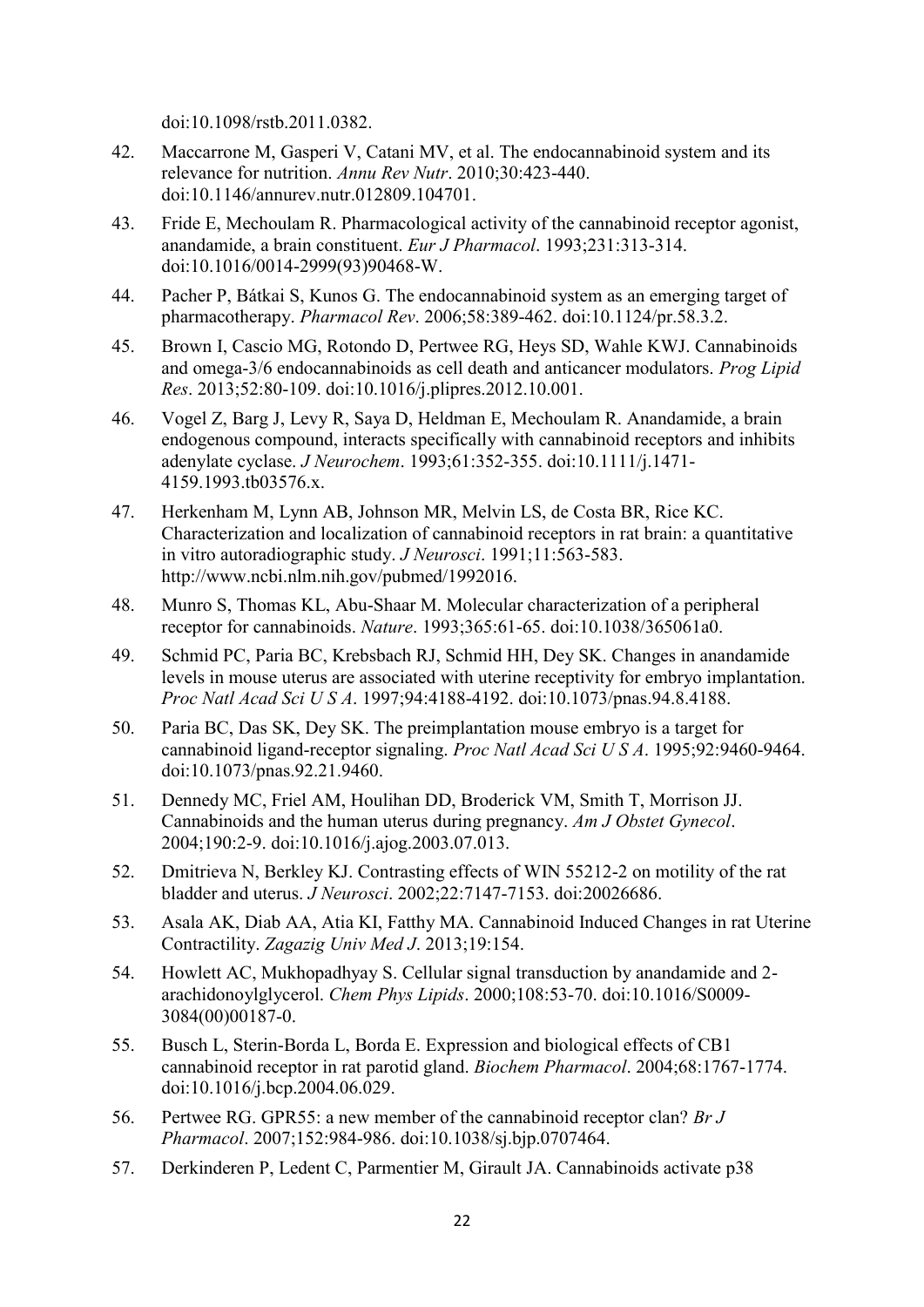mitogen-activated protein kinases through CB1 receptors in hippocampus. *J Neurochem*. 2001;77:957-960. doi:10.1046/j.1471-4159.2001.00333.x.

- 58. Gertsch J, Schoop R, Kuenzle U, Suter A. Echinacea alkylamides modulate TNF-alpha gene expression via cannabinoid receptor CB2 and multiple signal transduction pathways. *FEBS Lett*. 2004;577:563-569. doi:10.1016/j.febslet.2004.10.064.
- 59. Molina-Holgado F, Molina-Holgado E, Guaza C, Rothwell NJ. Role of CB1 and CB2 receptors in the inhibitory effects of cannabinoids on lipopolysaccharide-induced nitric oxide release in astrocyte cultures. *J Neurosci Res*. 2002;67:829-836. doi:10.1002/jnr.10165.
- 60. Staal SP, Hartley JW, Rowe WP. Isolation of transforming murine leukemia viruses from mice with a high incidence of spontaneous lymphoma. *Proc Natl Acad Sci U S A*. 1977;74:3065-3067. doi:10.1073/pnas.74.7.3065.
- 61. Chen CS, Weng SC, Tseng PH, Lin HP, Chen CS. Histone acetylation-independent effect of histone deacetylase inhibitors on Akt through the reshuffling of protein phosphatase 1 complexes. *J Biol Chem*. 2005;280:38879-38887. doi:10.1074/jbc.M505733200.
- 62. Lauckner JE, Jensen JB, Chen H-Y, Lu H-C, Hille B, Mackie K. GPR55 is a cannabinoid receptor that increases intracellular calcium and inhibits M current. *Proc Natl Acad Sci U S A*. 2008;105:2699-2704. doi:10.1073/pnas.0711278105.
- 63. Henstridge CM, Balenga NAB, Ford LA, Ross RA, Waldhoer M, Irving AJ. The GPR55 ligand L-alpha-lysophosphatidylinositol promotes RhoA-dependent Ca2+ signaling and NFAT activation. *FASEB J*. 2009;23:183-193. doi:10.1096/fj.08- 108670.
- 64. Ryberg E, Larsson N, Sjögren S, et al. The orphan receptor GPR55 is a novel cannabinoid receptor. *Br J Pharmacol*. 2007;152:1092-1101. doi:10.1038/sj.bjp.0707460.
- 65. Oka S, Toshida T, Maruyama K, Nakajima K, Yamashita A, Sugiura T. 2- Arachidonoyl-sn-glycero-3-phosphoinositol: A possible natural ligand for GPR55. *J Biochem*. 2009;145:13-20. doi:10.1093/jb/mvn136.
- 66. Oka S, Nakajima K, Yamashita A, Kishimoto S, Sugiura T. Identification of GPR55 as a lysophosphatidylinositol receptor. *Biochem Biophys Res Commun*. 2007;362:928- 934. doi:10.1016/j.bbrc.2007.08.078.
- 67. Lanzafame AA, Guida E, Christopoulos A. Effects of anandamide on the binding and signaling properties of M 1 muscarinic acetylcholine receptors. *Biochem Pharmacol*. 2004;68:2207-2219. doi:10.1016/j.bcp.2004.08.005.
- 68. López-Moreno JA, González-Cuevas G, Moreno G, Navarro M. The pharmacology of the endocannabinoid system: Functional and structural interactions with other neurotransmitter systems and their repercussions in behavioral addiction. *Addict Biol*. 2008;13:160-187. doi:10.1111/j.1369-1600.2008.00105.x.
- 69. Estan L, Martinez-Mir I, Rubio E, Morales-Olivas FJ. Relaxant effect of dopamine on the isolated rat uterus. *Naunyn Schmiedebergs Arch Pharmacol*. 1988;338:484-488. http://www.ncbi.nlm.nih.gov/pubmed/3072485.
- 70. Czerski A, Zawadski M, Czerska Z. Influence of dopamine on rat uterine motility in vitro. *Acta Vet Brno*. 2005;74:9-15.
- 71. Lal R, Sharma PL. Preliminary study on the mechanism of dopamine action on rabbit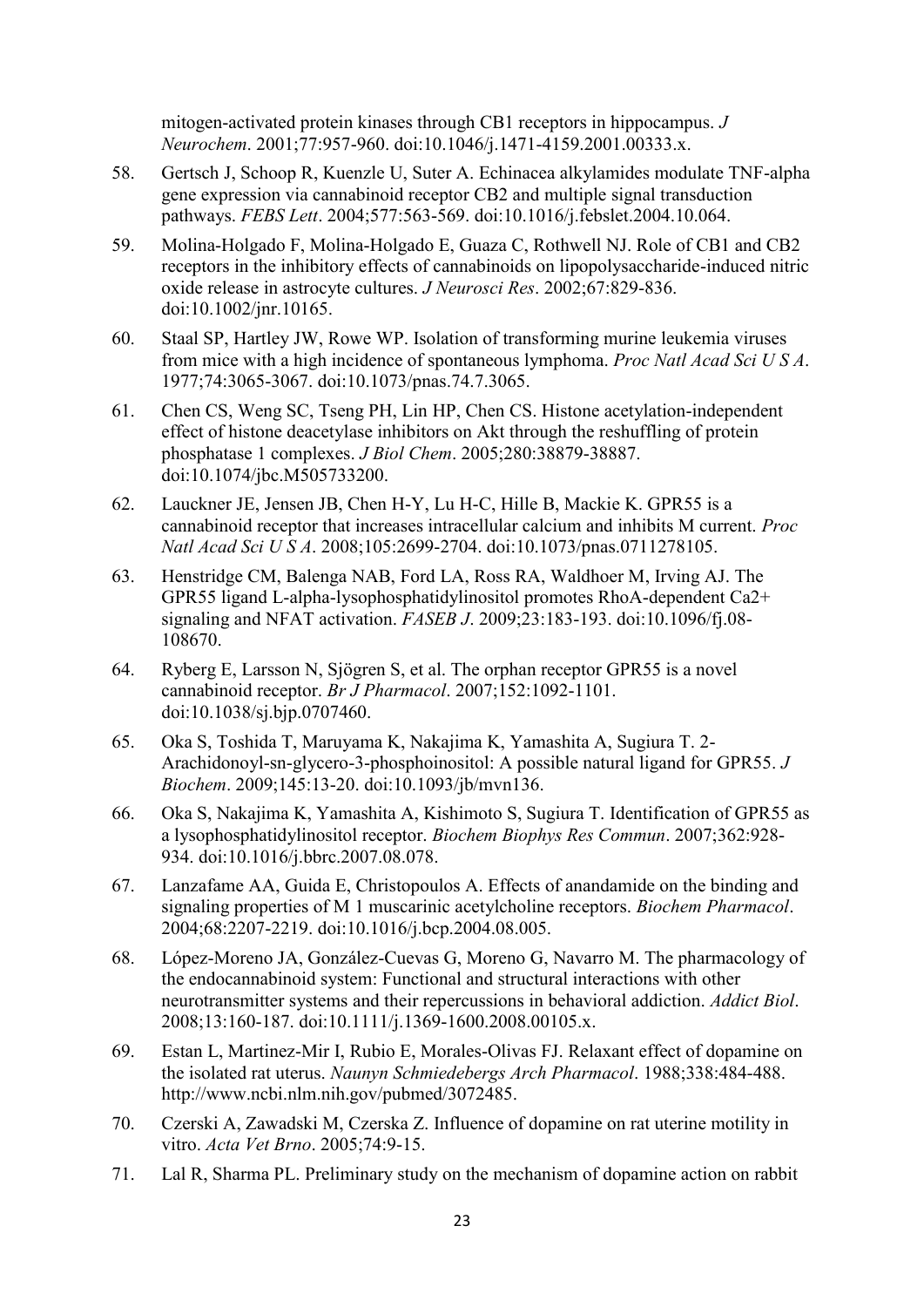myometrium. *Indian J Med Res*. 1983;77:265-270.

- 72. Sizov PI. Action of GABA-positive preparations on uterus-stimulating effects of activating neuromediators, prostaglandin F2 alpha and oxytocin. *Biull Eksp Biol Med*. 1992;113:387-389.
- 73. Urban J, Radwan J, Laudański T, Akerlund M. Dopamine influence on human uterine activity at term pregnancy. *Br J Obstet Gynaecol*. 1982;89:451-455.
- 74. Arkinstall SJ, Jones CT. Regional changes in catecholamine content of the pregnant uterus. *J Reprod Fertil*. 1985;73:547-557. doi:10.1530/jrf.0.0730547.
- 75. Sagar DR, Smith PA, Millns PJ, Smart D, Kendall DA, Chapman V. TRPV1 and CB1 receptor-mediated effects of the endovanilloid/endocannabinoid N-arachidonoyldopamine on primary afferent fibre and spinal cord neuronal responses in the rat. *Eur J Neurosci*. 2004;20:175-184. doi:10.1111/j.1460-9568.2004.03481.x.
- 76. Bisogno T, Melck D, Bobrov MYu, et al. N-acyl-dopamines: novel synthetic CB(1) cannabinoid-receptor ligands and inhibitors of anandamide inactivation with cannabimimetic activity in vitro and in vivo. *Biochem J*. 2000;351 Pt 3:817-824. doi:10.1042/0264-6021:3510817.
- 77. Hu SSJ, Bradshaw HB, Benton VM, et al. The biosynthesis of N-arachidonoyl dopamine (NADA), a putative endocannabinoid and endovanilloid, via conjugation of arachidonic acid with dopamine. *Prostaglandins Leukot Essent Fat Acids*. 2009;81:291-301. doi:10.1016/j.plefa.2009.05.026.
- 78. Hu S, Chen J, Minassi A, Roskoski R, Di Marzo V, Walker JM. Studies of the biosynthesis of N-arachidonoyl-dopamine. In: *14th Annual Symposium on the Cannabinoids (International Cannabinoid Research Society)*. ; 2004:10.
- 79. Ross HR, Gilmore AJ, Connor M. Inhibition of human recombinant T-type calcium channels by the endocannabinoid N-arachidonoyl dopamine. *Br J Pharmacol*. 2009;156:740-750. doi:10.1111/j.1476-5381.2008.00072.x.
- 80. Mahmmoud YA, Gaster M. Uncoupling of sarcoplasmic reticulum Ca2+-ATPase by N-arachidonoyl dopamine. Members of the endocannabinoid family as thermogenic drugs. *Br J Pharmacol*. 2012;166:2060-2069. doi:10.1111/j.1476-5381.2012.01899.x.
- 81. Otto B, Steusloff A, Just I, Aktories K, Pfitzer G. Role of Rho proteins in carbacholinduced contractions in intact and permeabilized guinea-pig intestinal smooth muscle. *J Physiol*. 1996;496 ( Pt 2:317-329.
- 82. Noda M, Yasuda-Fukazawa C, Moriishi K, et al. Involvement of rho in GTP gamma Sinduced enhancement of phosphorylation of 20 kDa myosin light chain in vascular smooth muscle cells: inhibition of phosphatase activity. *FEBS Lett*. 1995;367:246-250. doi:0014-5793(95)00573-R [pii].
- 83. Uehata M, Ishizaki T, Satoh H, et al. Calcium sensitization of smooth muscle mediated by a Rho-associated protein kinase in hypertension. *Nature*. 1997;389:990-994. doi:10.1038/40187.
- 84. Amano M, Ito M, Kimura K, et al. Phosphorylation and activation of myosin by Rhoassociated kinase (Rho- kinase). *J Biol Chem*. 1996;271:20246-20249. doi:10.1074/jbc.271.34.20246.
- 85. Kimura K, Ito M, Amano M, et al. Regulation of myosin phosphatase by Rho and Rho-associated kinase (Rho-kinase). *Science*. 1996;273:245-248. doi:10.1126/science.273.5272.245.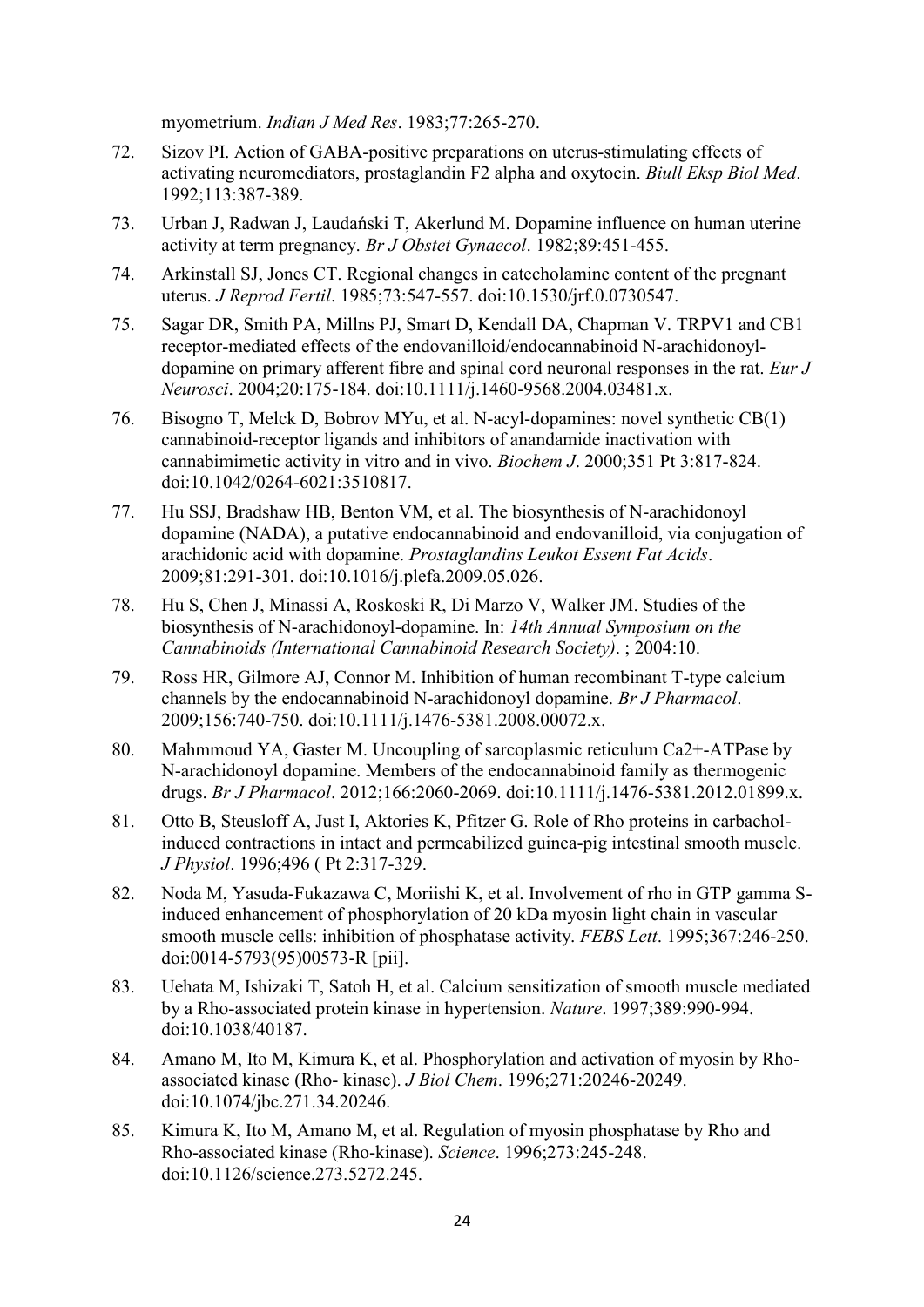- 86. Tahara M, Morishige KI, Sawada K, et al. RhoA/Rho-kinase cascade is involved in oxytocin-induced rat uterine contraction. *Endocrinology*. 2002;143:920-929. doi:10.1210/en.143.3.920.
- 87. Taggart MJ, Lee YH, Morgan KG. Cellular redistribution of PKCalpha, rhoA, and ROKalpha following smooth muscle agonist stimulation. *Exp Cell Res*. 1999;251:92- 101. doi:10.1006/excr.1999.4565.
- 88. Adam LP, Franklin MT, Raff GJ, Hathaway DR. Activation of mitogen-activated protein kinase in porcine carotid arteries. *Circ Res*. 1995;76:183-190.
- 89. CHILDS TJ, Watson MH, Sanghera JS, Campbell DL, Pelech SL, Mak AS. Phosphorylation of smooth muscle caldesmon by mitogen-activated protein (MAP) kinase and expression of MAP kinase in differentiated smooth muscle cells. *JBiolChem*. 1992;267:22853-22859.
- 90. Dessy C, Kim I, Sougnez CL, Laporte R, Morgan KG. A role for MAP kinase in differentiated smooth muscle contraction evoked by alpha-adrenoceptor stimulation. *Am J Physiol*. 1998;275:C1081-C1086.
- 91. Watts SW. Serotonin activates the mitogen-activated protein kinase pathway in vascular smooth muscle: use of the mitogen-activated protein kinase kinase inhibitor PD098059. *J Pharmacol Exp Ther*. 1996;279:1541-1550. http://www.ncbi.nlm.nih.gov/entrez/query.fcgi?cmd=Retrieve&db=PubMed&dopt=Cit ation&list\_uids=8968381.
- 92. Li Y, Je H-D, Malek S, Morgan KG. ERK1/2-mediated phosphorylation of myometrial caldesmon during pregnancy and labor. *Am J Physiol Regul Integr Comp Physiol*. 2003;284(1):R192-R199. doi:10.1097/00000542-200204001-00115.
- 93. Xiao D, Zhang L. ERK MAP kinases regulate smooth muscle contraction in ovine uterine artery: effect of pregnancy. *Am J Physiol Heart Circ Physiol*. 2002;282:H292- H300.
- 94. Ohmichi M, Koike K, Kimura A, et al. Role of mitogen-activated protein kinase pathway in prostaglandin F(2α)-induced rat puerperal uterine contraction. *Endocrinology*. 1997;138:3103-3111. doi:10.1210/en.138.8.3103.
- 95. Romero J, García L, Cebeira M, Zadrozny D, Fernández-Ruiz JJ, Ramos JA. The endogenous cannabinoid receptor ligand, anandamide, inhibits the motor behavior: role of nigrostriatal dopaminergic neurons. *Life Sci*. 1995;56:2033-2040.
- 96. Szabo B, Müller T, Koch H. Effects of cannabinoids on dopamine release in the corpus striatum and the nucleus accumbens in vitro. *J Neurochem*. 1999;73:1084-1089. doi:10.1046/j.1471-4159.1999.0731084.x.
- 97. Giuffrida A, Parsons LH, Kerr TM, Rodríguez de Fonseca F, Navarro M, Piomelli D. Dopamine activation of endogenous cannabinoid signaling in dorsal striatum. *Nat Neurosci*. 1999;2:358-363. doi:10.1016/S0090-6980(99)90286-1.
- 98. Kearn CS, Blake-Palmer K, Daniel E, Mackie K, Glass M. Concurrent stimulation of cannabinoid CB1 and dopamine D2 receptors enhances heterodimer formation: a mechanism for receptor cross-talk? *Mol Pharmacol*. 2005;67:1697-1704. doi:10.1124/mol.104.006882.
- 99. Glass M, Felder CC. Concurrent stimulation of cannabinoid CB1 and dopamine D2 receptors augments cAMP accumulation in striatal neurons: evidence for a Gs linkage to the CB1 receptor. *J Neurosci*. 1997;17:5327-5333.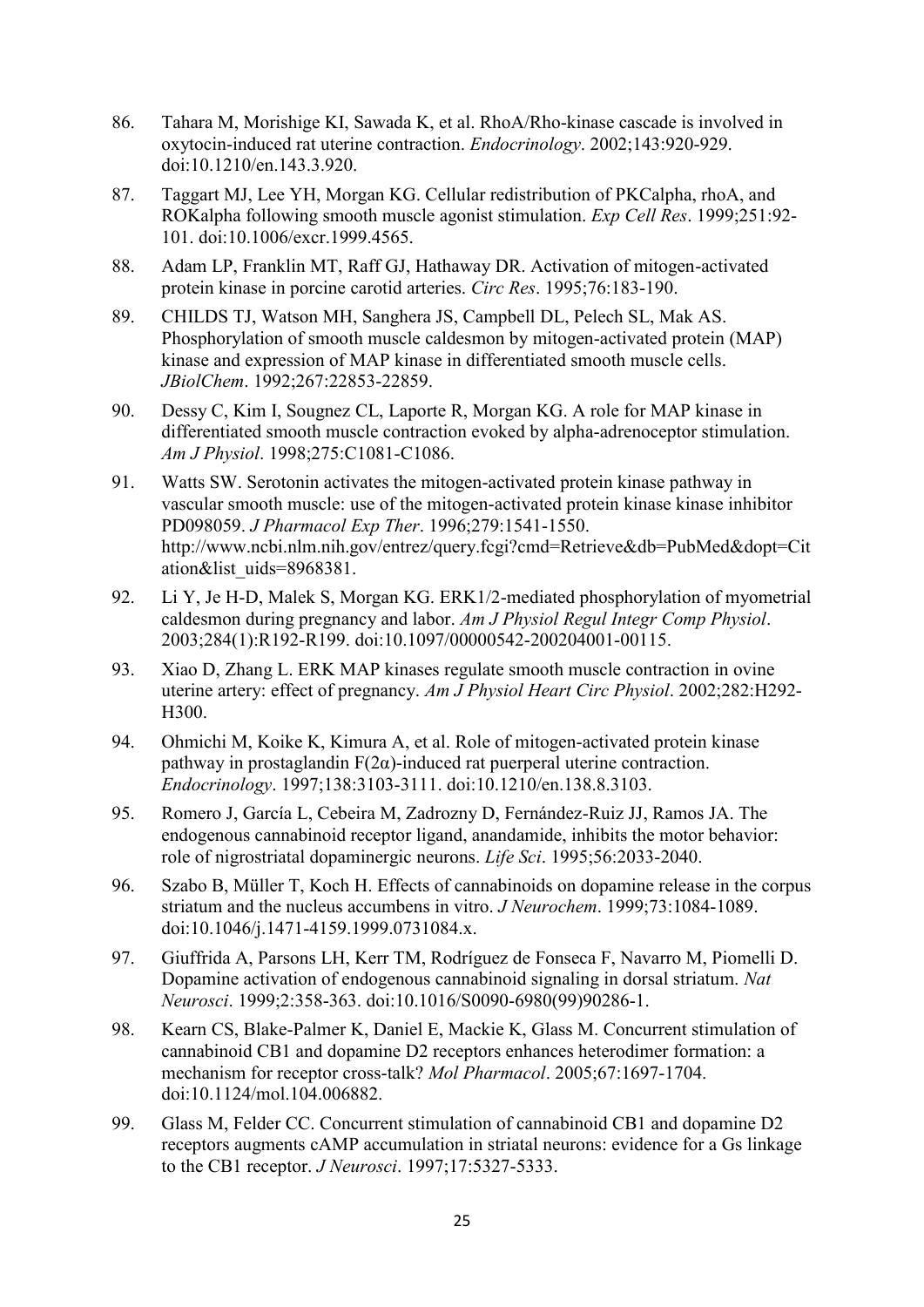- 100. Kotlikoff MI, Kamm KE. Molecular mechanisms of beta-adrenergic relaxation of airway smooth muscle. *Annu Rev Physiol*. 1996;58:115-141. doi:10.1146/annurev.physiol.58.1.115.
- 101. Sah VP, Seasholtz TM, Sagi SA, Brown JH. The role of Rho in G protein-coupled receptor signal transduction. *Annu Rev Pharmacol Toxicol*. 2000;40:459-489. doi:10.1146/annurev.pharmtox.40.1.459.
- 102. Somlyo AP, Somlyo A V. Signal transduction by G-proteins, rho-kinase and protein phosphatase to smooth muscle and non-muscle myosin II. *J Physiol*. 2000;522 Pt 2:177-185. doi:10.1111/j.1469-7793.2000.t01-2-00177.x.

## **Figure Legends**

Figure 1. Flow chart depicting the pharmacological and metabolomic analysis processes.

**Figure 2.** Original recordings showing the effect of **C3-5** and **C6** on the isolated mouse uterus. Panel A shows **C3-5** on uterine contractions while panel B shows **C6** on uterine contractions.

**Figure 3**. Bar graphs showing the data analysis of **C3-5** on uterine contractility. **C3-5** inhibited the amplitude (A), and the frequency (B) of uterine contraction. An overall inhibitory activity was observed as shown in the area under the curve analysis (AUC) (C). n= 4 animals, \*p  $\leq$ 0.05.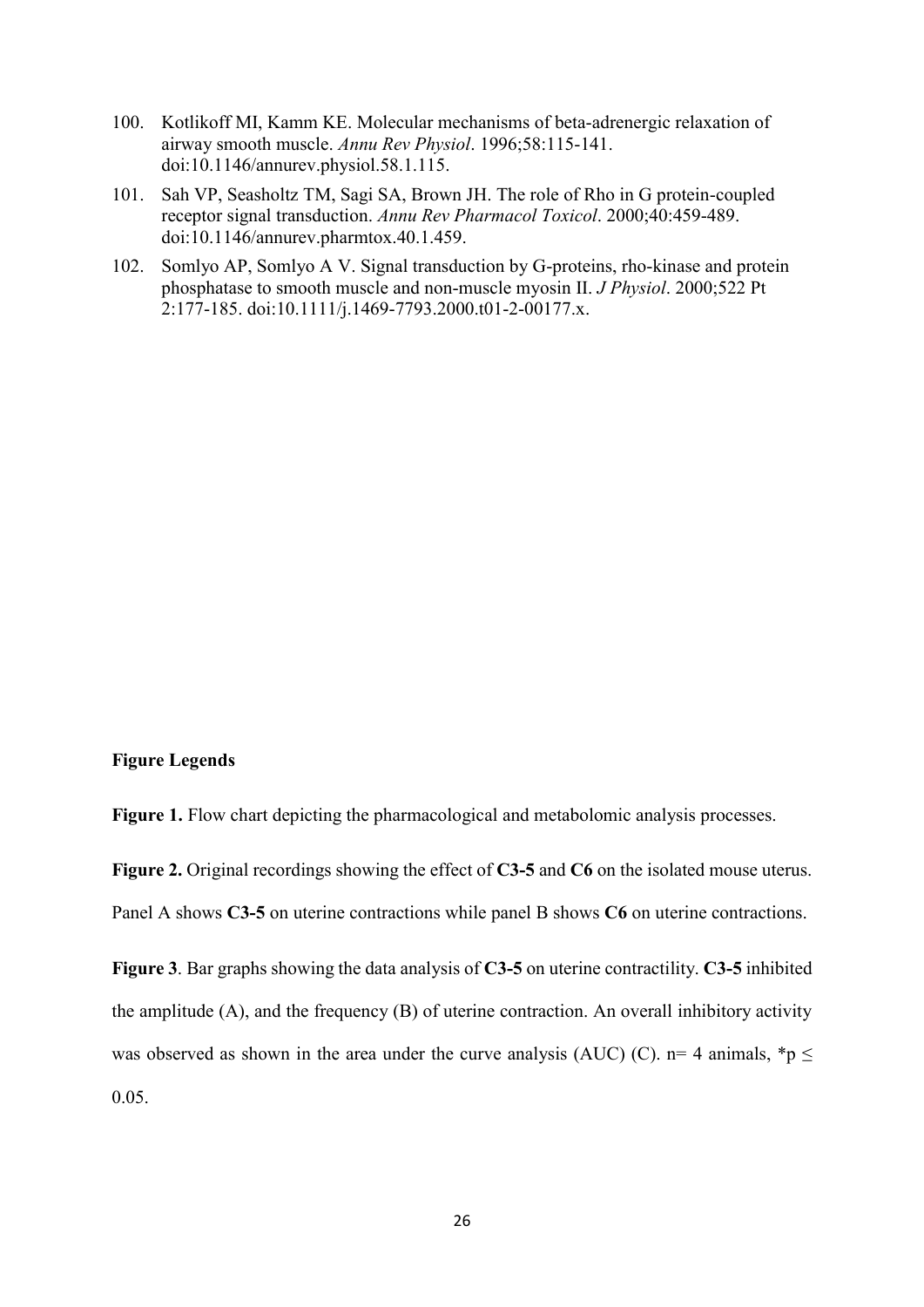**Figure 4**. Bar graphs representing data analysis of **C6** on mouse uterine contractility. **C6** was shown to inhibit the amplitude (A) and shown to produce a slight inhibition of the frequency (B) of uterine contraction. Overall, an inhibitory effect of **C6** was observed as depicted in the area under the curve (AUC) (C).  $n=4$  animals,  $*p < 0.05$ .

**Figure 5.** OPLS-DA S plots of polar (A and B) and non-polar (C and D) **C3-5-**treated groups. A and B shows the S plots for treated uterine tissues, while C and D shows the S plots generated for the bath fluids. All metabolites detected are shown in green circles. Significantly, regulated metabolites of the control groups are presented in blue while those of the treated groups are presented in red with the corresponding  $m/z$  values.  $\bullet$  = cAMP signaling;  $\bullet$  = endocannabinoid signaling;  $\bullet$  = amino acid (aa) metabolism;  $\nabla$  = DAG signaling;  $\square$  = catecholamine synthesis;  $\triangle$  = MI biosynthesis/signaling. n = 4 animals

**Figure 6.** OPLS-DA S plots of polar (A and B) and non-polar (C and D) **C6-**treated groups. A and B shows the S plots for treated uterine tissues, while C and D shows the S plots generated for the bath fluids. All metabolites detected are shown in green circles. Significantly, regulated metabolites of the control groups are presented in blue while those of the treated groups are presented in red with corresponding  $m/z$  values.  $\bullet =$  cAMP signaling;  $\bullet$  = endocannabinoid signaling;  $\blacktriangledown$  = DAG signaling;  $\blacktriangledown$  = catecholamine synthesis;  $\blacklozenge$  = MI biosynthesis/signaling;  $\star$  = dopamine metabolism. n = 4 animals

Figure 7. Bar charts displaying top functions (A and B) and canonical pathways (C and D) extracted by IPA software for metabolites obtained from **C3-5**-treated uterine tissues and bath fluids. The high-level functional categories associated with **C3-5**- treated groups are displayed along the x-axis in A and B above while high-level canonical pathways are shown in C and D. The y-axis in A and B displays the -(log) significance. Taller bars in A are more significant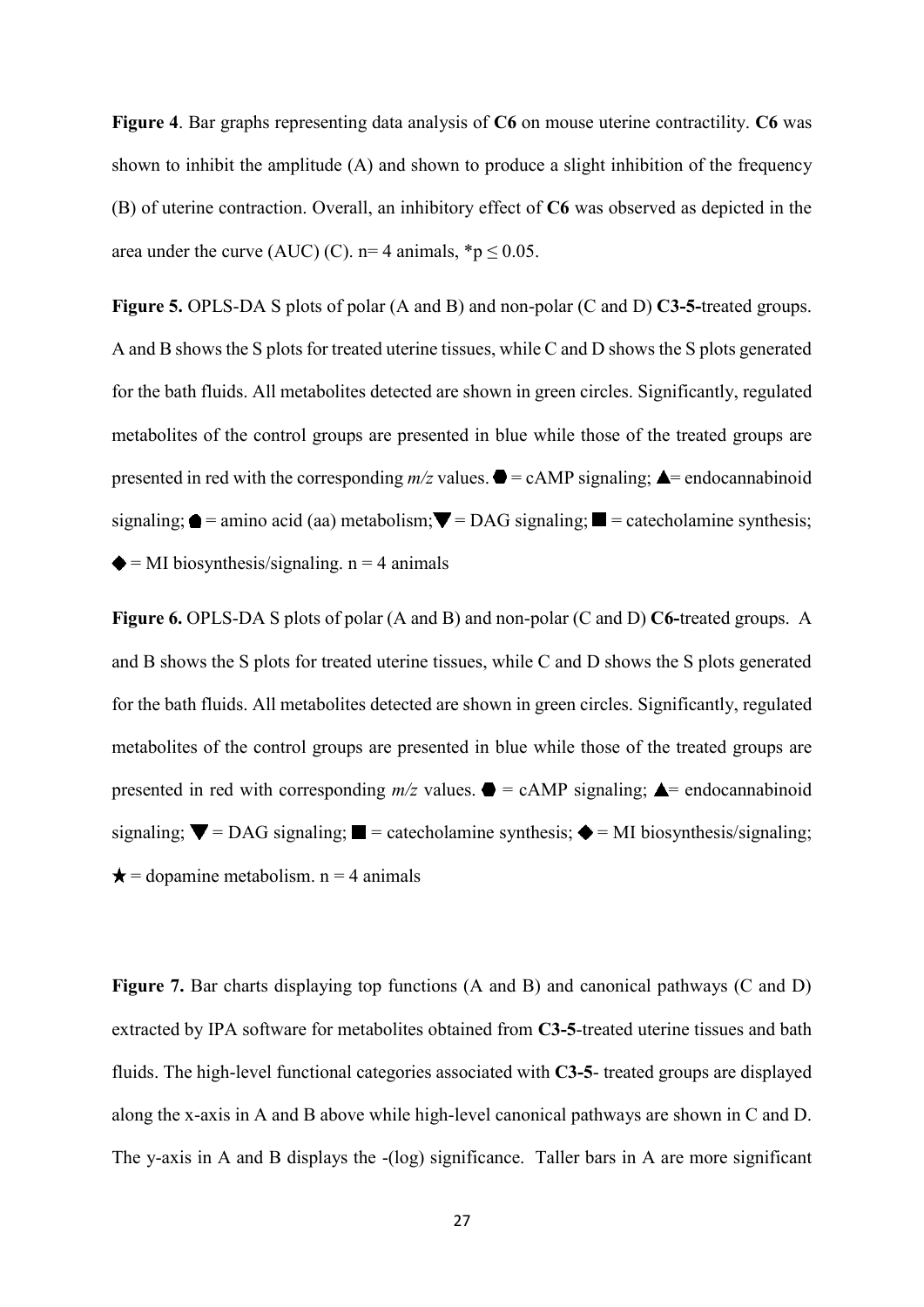than the shorter bars. Functions are listed from most significant to least and the orange horizontal line in A and B denotes the cut-off for significance ( $p = 0.05$ ).

**Figure 8.** Bar charts displaying top functions (A and B) and canonical pathways (C and D) extracted by IPA software for metabolites obtained from **C6**-treated uterine tissues and bath fluids. The high level functional categories associated with **C6**- treated groups are displayed along the x-axis in A and B above while high level canonical pathways are shown in C and D. The y-axis in A and B displays the -(log) significance. Taller bars in A are more significant than the shorter bars. Functions are listed from most significant to least and the orange horizontal line in A and B denotes the cut-off for significance ( $p = 0.05$ ).

**Figure 9** Correlation coefficient plots showing the distribution of metabolites in the NMR spectra of the polar (A and B) and non-polar **C3-5**-treated groups. Plot of NMR data for tissues are in A and B while plots for those associated with the bath fluids are in C and D. The blue columns represent the control groups and the red columns represent the treated groups. Significant metabolites have been highlighted and represented according to the corresponding pathways.  $\bullet = \text{cAMP signaling}; \blacktriangle = \text{endocannabinoid signaling}; \blacktriangledown = \text{DAG signaling}$ metabolism;  $\div$  = NA metabolism;  $\div$  = MI biosynthesis/signalling;  $\equiv$  = RhoA signaling;  $\equiv$  = cate cholamine signaling;  $\bullet$  = GABA signaling. These pathways were found to be strongly correlated with the activity of **C3-4**. n= 4 animals.

**Figure 10.** Correlation coefficient plots showing the distribution of metabolites in the NMR spectra of the polar (A and B) and non-polar **C6**-treated groups. Plot of NMR data for tissues are in A and B while plots for those associated with the bath fluids are in C and D. The blue columns represent the control groups and the red columns represent the treated groups. Significant metabolites have been highlighted and represented according to the corresponding pathways.  $\bullet = \text{cAMP signaling}; \blacktriangle = \text{endocannabinoid signaling}; \blacktriangledown = \text{DAG signaling}$ /lipid metabolism;  $\div$  = NA metabolism;  $\div$  = MI biosynthesis/signaling;  $\div$  = RhoA signaling;  $\equiv$  = cate cholamine signaling;  $\bullet$  = GABA signaling. These pathways were found to be strongly correlated with the activity of **C8**. n= 4 animals.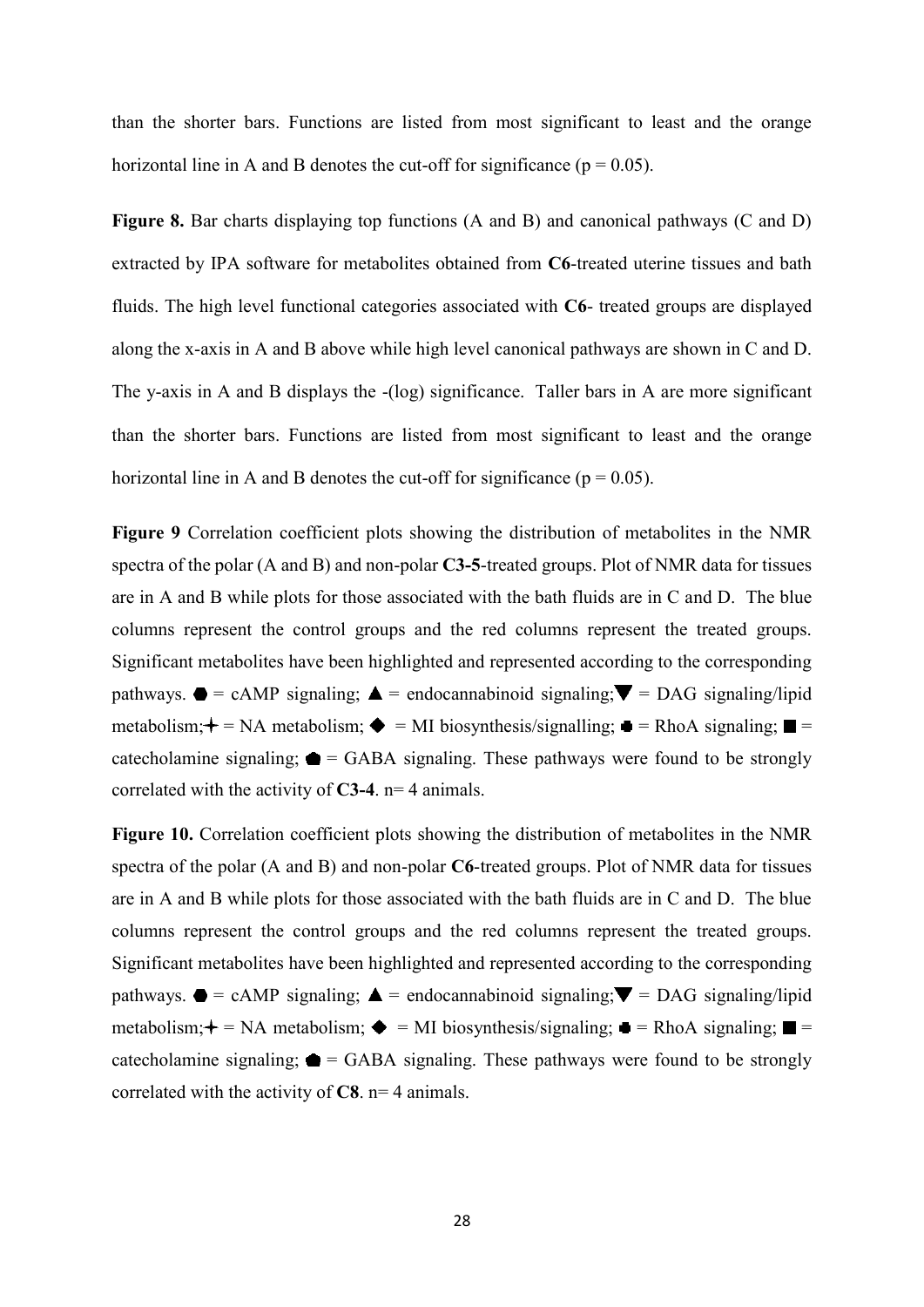**Table 1. Summary of Pathways and Metabolites detected by HR-FTLCMS on Effect of Pheophytins and Pheophorbides (C3-5 and C6) of** *F. exasperata* **on Uterine Contractility FC=** Fold change; **GABA** = gamma aminobutyric acid; **cAMP**= cyclic adenosine monophosphate; **MI**= myoinositol; **DAG** = Diacylglycerol; **PI**= Phosphatidylinositol; *m/z* = mass to charge ratio; **Rt** = Retention time; **nd** = not detected

| Pathway                           | Metabolome         | <b>Adduct</b>         | m/z      | Rt    | C6             |               | $C3-5$         |               |
|-----------------------------------|--------------------|-----------------------|----------|-------|----------------|---------------|----------------|---------------|
|                                   |                    |                       |          |       | <b>Tissues</b> | <b>Fluids</b> | <b>Tissues</b> | <b>Fluids</b> |
| <b>GABA Receptor Signaling</b>    | GABA               | $[M+H]$ <sup>+</sup>  | 118.0863 | 1.36  | 1.365          | $-1.9603$     | nd             | nd            |
| <b>GABA Receptor Signaling</b>    | Glutamate          | $[M+H]$ <sup>+</sup>  | 148,0606 | 1.37  | $-1.6216$      | nd            | nd             | nd            |
| cAMP Metabolism                   | 8-Azaadenosine     | $[M+2Na]^{2+}$        | 157.0353 | l.41  | nd             | nd            | 11433.3826     | 9785.7196     |
|                                   |                    |                       | 157.0353 | 1.48  | 498.8266       | 1393.879      | nd             | nd            |
| <b>MI</b> Biosynthesis            | MI                 | $[M+Na]$ <sup>+</sup> | 203.0527 | 1.57  | nd             | $-1.498$      | nd             | $-1.3952$     |
|                                   |                    |                       |          |       |                |               |                |               |
| <b>Catecholamine Synthesis</b>    | L-Tyrosine         | $[M+2H+Na]^{3+}$      | 110.0201 | 3.66  | 1.47941        | nd            | nd             | nd            |
|                                   |                    |                       | 110.0201 | 4.55  | nd             | nd            | nd             | $-1.7568$     |
| <b>Endocannabinoid Metabolism</b> | Oleovlethanolamide | $[M+H-2H20]+$         | 304.2999 | 19.71 | $-24.8789$     | $-1.2906$     | nd             | nd            |
| DAG.                              | N- arachidonovl    | $[M+NH_4]^+$          | 504.3241 | 23.38 | nd             | nd            | nd             | 7.3176        |
| Metabolism/Endocannabinoid        | amine              |                       |          |       |                |               |                |               |
| Signaling                         |                    |                       |          |       |                |               |                |               |
| <b>MI</b> Biosynthesis            | PI(17:1/22:2)      | $[M+H-H2O]+$          | 885.5897 | 32.42 | nd             | nd            | nd             | $-6.7596$     |
| <b>MI</b> Biosynthesis            | $PI(O-16:0/20:2)$  | $[M+H-2H20]+$         | 813.5683 | 34.29 | nd             | $-120.925$    | nd             | nd            |

.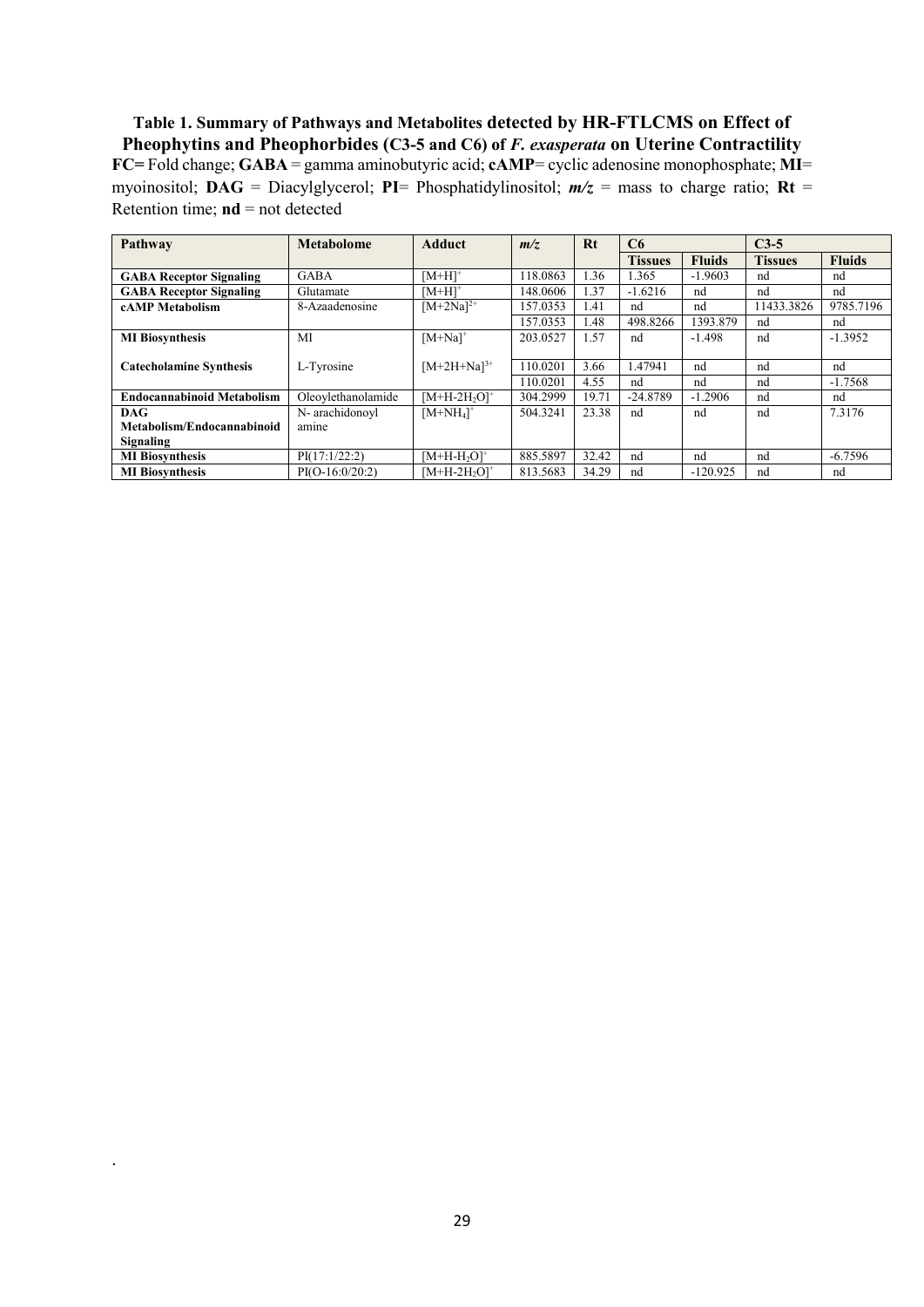# **Table 2. Summary of the Proposed Mechanism(s) of Action of C3-5 of** *Ficus exasperata*  **Leaves Determined from Metabolomic Analysis**

**GABA** = gamma aminobutyric acid; **cAMP** = cyclic adenosine monophosphate; **MI** = myoinositol; **DAG** = diacylglycerol; **ERK** = extracellular signal regulated kinase**; RhoA =** Ras homolog gene family member A**; nd =** not detected**; ꜛ =** increase**; ꜜ =** decrease

| Extract/<br><i><b>Traction</b></i> | <b>Active</b><br>Compound<br>$\left( s\right)$ | <b>Uterine Smooth</b><br><b>Muscle Activity</b> | <b>MS Metabolomic Pathways</b>             |                                            | <b>NMR Metabolomic Pathways</b>                     |                                            |  |
|------------------------------------|------------------------------------------------|-------------------------------------------------|--------------------------------------------|--------------------------------------------|-----------------------------------------------------|--------------------------------------------|--|
| $3 - 5$                            | Pheophytin                                     | Inhibition/Contraction                          | <b>Uterine Tissues</b>                     | <b>Bath Fluids</b>                         | <b>Uterine Tissues</b>                              | <b>Bath Fluids</b>                         |  |
|                                    | a series                                       |                                                 | $cAMP$ signaling <sup><math>†</math></sup> | $cAMP$ signaling <sup><math>†</math></sup> | nd                                                  | $cAMP$ signaling <sup><math>†</math></sup> |  |
|                                    |                                                |                                                 | Dopamine signaling <sup>+</sup>            | nd                                         | nd                                                  | nd                                         |  |
|                                    |                                                |                                                 |                                            | MI signaling $*$                           | MI signaling $\overline{ }$                         | nd                                         |  |
|                                    |                                                |                                                 | Catecholamine<br>synthesis <sup>+</sup>    | Catecholamine<br>synthesis <sup>+</sup>    | Catecholamine<br>synthesis <sup>+</sup>             | Catecholamine<br>synthesis <sup>+</sup>    |  |
|                                    |                                                |                                                 | nd                                         | Endocannabinoid<br>signaling <sup>+</sup>  | Endocannabinoid<br>signaling <sup>+</sup>           | Endocannabinoid<br>signaling <sup>++</sup> |  |
|                                    |                                                |                                                 | nd                                         | nd                                         | RhoA signaling <sup><math>\overline{+}</math></sup> | RhoA signaling $\star$                     |  |
|                                    |                                                |                                                 | Prostanoid signaling <sup>+</sup>          | Prostanoid signaling $\overline{\ }$       | Prostanoid signaling <sup>+</sup>                   | Prostanoid signaling <sup>+</sup>          |  |
|                                    |                                                |                                                 | nd                                         | nd                                         | nd                                                  | nd                                         |  |
|                                    |                                                |                                                 | nd                                         | nd                                         | DAG signaling $\overline{ }$                        | DAG signaling $\overline{ }$               |  |
|                                    |                                                |                                                 | nd                                         | nd                                         | nd                                                  | GABA signaling <sup>+</sup>                |  |
|                                    |                                                |                                                 | nd                                         | nd                                         | ERK1/2 signaling <sup><math>\uparrow</math></sup>   | ERK1/2 signaling $\uparrow$                |  |
|                                    |                                                |                                                 | nd                                         | nd                                         | Glutamate signaling <sup>+</sup>                    | Glutamate signaling <sup>+</sup>           |  |

# **Table 3 Summary of the Proposed Mechanism(s) of Action of C6 of** *Ficus exasperata*  **Leaves Determined from Metabolomic Analysis**

**GABA =** gamma aminobutyric acid; **cAMP** = cyclic adenosine monophosphate; **MI =** myoinositol; **DAG =**  diacylglycerol; **ERK =** extracellular signal regulated kinase; **RhoA =** Ras homolog gene family member A; **nd**   $=$ not detected;  $\uparrow$   $=$  increase;  $\downarrow$   $=$  decrease